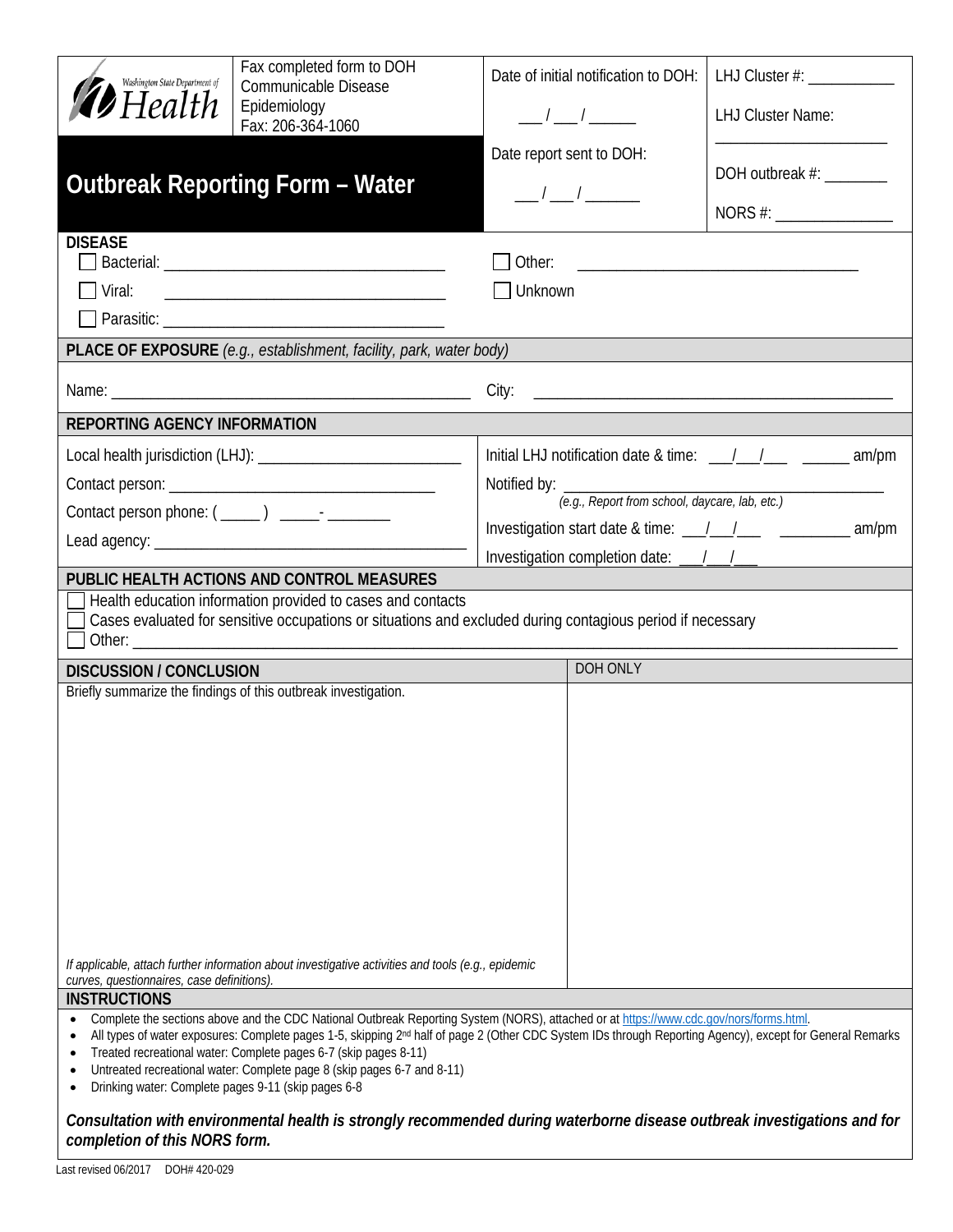**General** National Outbreak Reporting System Waterborne Disease Transmission This form is used to report waterborne disease outbreaks. Pages 1-5 ask for the minimum or basic information about the outbreak investigation, epidemiological data, and clinical specimen and water test results. These are followed by sections specific to the type of water exposure. Only 1 of the 5 water exposure sections should be completed. Public reporting burden of this collection of information is estimated to average 20 minutes per response, including the time for reviewing instructions, searching existing data sources, gathering and maintaining the data needed, and completing and reviewing the collection of information. An agency may not conduct or sponsor, and a person is not required to respond to a collection of information unless it displays a currently valid OMB control number. Send comments regarding this burden estimate or any other aspect of this collection of information, including suggestions for reducing this burden to CDC, Project Clearance Officer, 1600 Clifton Road, MS D-24, Atlanta, GA, 30333, ATTN: PRA (0920-0004) <--DO NOT MAIL CASE REPORTS TO THIS ADDRESS  **CDC USE ONLY** CDC ID Form Approved OMB No. 0920-0004 General Section **Primary Mode of Transmission** *(Check one)* ■ Food *(Complete CDC 52.13)* □ Water *(Complete the tabs for General, Water-General, Water-Etiology & Lab, Water Samples and the type of water exposure)*  ■ Animal contact *(Complete CDC 52.13)* ■ Person-to-person *(Complete CDC 52.13)* ■ Environmental contamination other than food/water *(Complete CDC 52.13)* ■ Other/Unknown *(Complete CDC 52.13)* **Investigation Methods** *(Check all that apply)*  $\square$  Interviews only of ill persons  $\square$  Case-control study  $\square$  Cohort study  $\square$  Food preparation review  $\square$  Water system assessment: Drinking water  $\square$  Water system assessment: Nonpotable water  $\square$  Treated or untreated recreational water venue assessment  $\square$  Investigation at factory/production/treatment plant ¨ Investigation at original source *(e.g., farm, water source, etc.)*  $\square$  Food product or bottled water traceback  $\square$  Environment/food/water sample testing □ Other **Comments** \_\_\_\_\_\_\_\_\_\_\_\_\_\_\_\_\_\_\_\_\_\_\_\_\_\_\_\_\_\_\_\_\_\_\_\_\_\_\_\_\_\_\_\_\_\_\_\_\_\_\_\_\_\_\_\_\_\_\_\_\_\_\_\_\_\_\_\_\_\_\_\_\_\_\_\_\_\_\_\_\_\_\_\_\_\_\_\_\_\_\_\_\_\_\_\_\_\_\_\_\_\_\_\_\_\_\_\_\_\_\_\_\_\_\_\_\_\_\_ \_\_\_\_\_\_\_\_\_\_\_\_\_\_\_\_\_\_\_\_\_\_\_\_\_\_\_\_\_\_\_\_\_\_\_\_\_\_\_\_\_\_\_\_\_\_\_\_\_\_\_\_\_\_\_\_\_\_\_\_\_\_\_\_\_\_\_\_\_\_\_\_\_\_\_\_\_\_\_\_\_\_\_\_\_\_\_\_\_\_\_\_\_\_\_\_\_\_\_\_\_\_\_\_\_\_\_\_\_\_\_\_\_\_\_\_\_\_\_ \_\_\_\_\_\_\_\_\_\_\_\_\_\_\_\_\_\_\_\_\_\_\_\_\_\_\_\_\_\_\_\_\_\_\_\_\_\_\_\_\_\_\_\_\_\_\_\_\_\_\_\_\_\_\_\_\_\_\_\_\_\_\_\_\_\_\_\_\_\_\_\_\_\_\_\_\_\_\_\_\_\_\_\_\_\_\_\_\_\_\_\_\_\_\_\_\_\_\_\_\_\_\_\_\_\_\_\_\_\_\_\_\_\_\_\_\_\_\_ **Dates** *(mm/dd/yyyy)* Date first case became ill *(required)* \_\_\_\_\_\_\_\_\_\_\_\_\_\_\_\_\_\_\_\_ Date last case became ill \_\_\_\_\_\_\_\_\_\_\_\_\_\_\_\_\_\_\_\_ Date of initial exposure exposure that the set of last exposure  $\Box$ Date of report to CDC (other than this form) \_\_\_\_\_\_\_\_\_\_\_\_\_\_\_\_\_\_\_\_\_\_\_\_\_\_\_\_\_\_\_\_\_\_\_ Date of notification to State/Territory or Local/Tribal Health Authorities **Geographic Location** Exposure state:  $\square$  Exposure occurred in multiple states  $\square$  Exposure occurred in a single state, but cases resided in another state or multiple states Other states: \_\_\_\_\_\_\_\_\_\_\_\_\_\_\_\_\_\_\_\_\_\_\_\_\_\_\_\_\_\_\_\_\_\_\_\_\_\_\_\_\_\_\_\_\_\_\_\_\_\_\_\_\_\_\_\_\_\_\_\_\_\_\_\_\_\_\_\_\_\_\_\_\_\_\_\_\_\_\_\_\_\_\_\_\_\_\_ *(For multistate exposure or multistate residency outbreaks, enter the case count for each state)* Exposure county:  $\square$  Exposure occurred in multiple counties in exposure state  $\Box$  Exposure occurred in a single county, but cases resided in another county or multiple counties Other counties: City/Town/Place of exposure: *(Do not include proprietary or private facility names)* **Primary Cases Number of primary cases Sex** *(Number or percent of the primary cases)* Lab-confirmed primary cases  $\begin{array}{ccc} & & \# & \mathsf{Male} \end{array}$  #  $\begin{array}{ccc} \mathsf{Male} & & \# \end{array}$   $\begin{array}{ccc} \mathsf{M} & \mathsf{MLE} & \mathsf{ML} \end{array}$ Probable primary cases  $\begin{array}{c|c}\n & \rightarrow & \mathbb{R} \setminus \mathsf{Female} & \mathsf{H} \\
\end{array}$ Estimated total primary cases  $\begin{array}{ccc} \hline \end{array}$   $\begin{array}{ccc} \hline \end{array}$   $\begin{array}{ccc} \hline \end{array}$   $\begin{array}{ccc} \hline \end{array}$   $\begin{array}{ccc} \hline \end{array}$   $\begin{array}{ccc} \hline \end{array}$   $\begin{array}{ccc} \hline \end{array}$   $\begin{array}{ccc} \hline \end{array}$   $\begin{array}{ccc} \hline \end{array}$   $\begin{array}{ccc} \hline \end{array}$   $\begin{array}{ccc} \hline$ **Primary case outcomes # Cases Total # of cases for whom info is available Age** *(Number or percent of the primary cases)* Died | # | # | + # | <1 year | # | % | 20–49 years | # | % Hospitalized | # | # | 1–4 years | # | % | 50–74 years | # | % Visited Emergency Room # # 5–9 years # % > 75 years # % Visited health care provider

visited realificate provider  $\#$   $\#$   $\frac{10-19 \text{ years}}{10-19 \text{ years}}$   $\frac{100}{10}$   $\frac{100}{10}$   $\frac{100}{10}$   $\frac{100}{10}$   $\frac{100}{10}$   $\frac{100}{10}$   $\frac{100}{10}$   $\frac{100}{10}$   $\frac{100}{10}$   $\frac{100}{10}$   $\frac{100}{10}$   $\frac{100}{10}$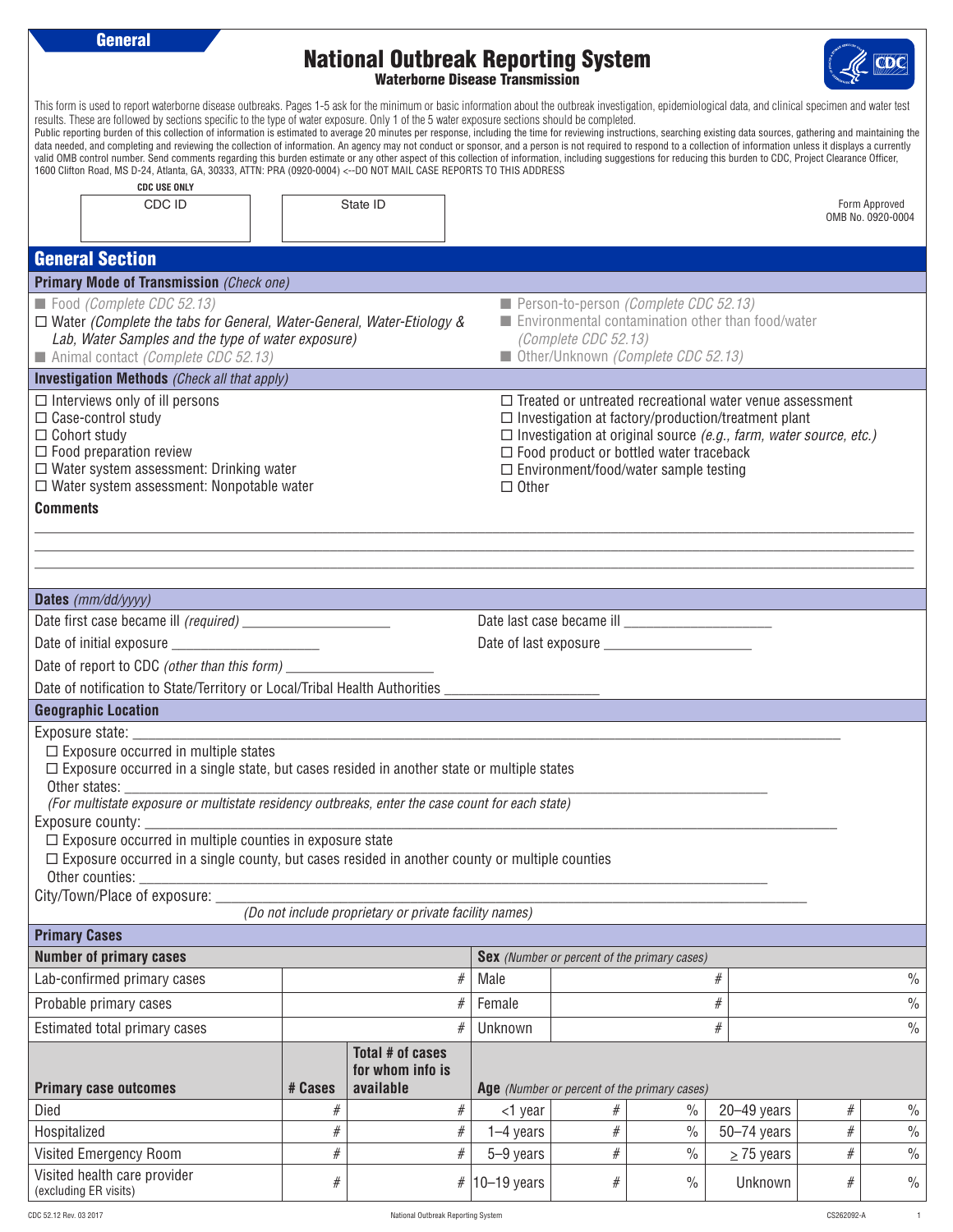| <b>General</b>                                                                          |                                                                                                                                                                                                    |                   |              |                                                                             |                                               |  |                           |                                       |                  |
|-----------------------------------------------------------------------------------------|----------------------------------------------------------------------------------------------------------------------------------------------------------------------------------------------------|-------------------|--------------|-----------------------------------------------------------------------------|-----------------------------------------------|--|---------------------------|---------------------------------------|------------------|
| <b>Incubation Period, Duration of Illness, Signs or Symptoms for Primary Cases Only</b> |                                                                                                                                                                                                    |                   |              |                                                                             |                                               |  |                           |                                       |                  |
| <b>Incubation Period</b> (Select appropriate units)                                     |                                                                                                                                                                                                    |                   |              | <b>Duration of Illness</b> (Among recovered cases-select appropriate units) |                                               |  |                           |                                       |                  |
| Shortest                                                                                |                                                                                                                                                                                                    | Min, Hours, Days  |              | Shortest                                                                    |                                               |  |                           |                                       | Min, Hours, Days |
| Median                                                                                  |                                                                                                                                                                                                    | Min, Hours, Days  |              | Median                                                                      |                                               |  |                           |                                       | Min, Hours, Days |
| Longest                                                                                 |                                                                                                                                                                                                    | Min, Hours, Days  |              | Longest                                                                     |                                               |  |                           |                                       | Min, Hours, Days |
| Total # of cases for whom info is available                                             |                                                                                                                                                                                                    |                   |              |                                                                             | Total $#$ of cases for whom info is available |  |                           |                                       |                  |
| $\Box$ Unknown incubation period                                                        |                                                                                                                                                                                                    |                   |              |                                                                             | $\Box$ Unknown duration of illness            |  |                           |                                       |                  |
| <b>Signs or Symptoms</b>                                                                |                                                                                                                                                                                                    |                   |              |                                                                             |                                               |  |                           |                                       |                  |
| <b>Sign or symptom</b>                                                                  |                                                                                                                                                                                                    |                   |              |                                                                             | # Cases with signs or symptoms                |  |                           | Total # cases for whom info available |                  |
| Vomiting                                                                                |                                                                                                                                                                                                    |                   |              |                                                                             |                                               |  |                           |                                       |                  |
| Diarrhea                                                                                |                                                                                                                                                                                                    |                   |              |                                                                             |                                               |  |                           |                                       |                  |
| <b>Bloody stools</b>                                                                    |                                                                                                                                                                                                    |                   |              |                                                                             |                                               |  |                           |                                       |                  |
| Fever                                                                                   |                                                                                                                                                                                                    |                   |              |                                                                             |                                               |  |                           |                                       |                  |
| Abdominal cramps                                                                        |                                                                                                                                                                                                    |                   |              |                                                                             |                                               |  |                           |                                       |                  |
| <b>HUS</b>                                                                              |                                                                                                                                                                                                    |                   |              |                                                                             |                                               |  |                           |                                       |                  |
|                                                                                         |                                                                                                                                                                                                    |                   |              |                                                                             |                                               |  |                           |                                       |                  |
|                                                                                         |                                                                                                                                                                                                    |                   |              |                                                                             |                                               |  |                           |                                       |                  |
|                                                                                         |                                                                                                                                                                                                    |                   |              |                                                                             |                                               |  |                           |                                       |                  |
|                                                                                         |                                                                                                                                                                                                    |                   |              |                                                                             |                                               |  |                           |                                       |                  |
| <b>Secondary Cases</b>                                                                  |                                                                                                                                                                                                    |                   |              |                                                                             |                                               |  |                           |                                       |                  |
| Mode of secondary transmission (Check all that apply)                                   |                                                                                                                                                                                                    |                   |              |                                                                             | <b>Number of secondary cases</b>              |  |                           |                                       |                  |
| $\Box$ Food                                                                             |                                                                                                                                                                                                    |                   |              |                                                                             | Lab-confirmed secondary cases                 |  |                           |                                       | $\#$             |
| $\square$ Water                                                                         |                                                                                                                                                                                                    |                   |              |                                                                             |                                               |  |                           |                                       |                  |
| $\Box$ Animal contact<br>□ Person-to-person                                             |                                                                                                                                                                                                    |                   |              |                                                                             | Probable secondary cases                      |  |                           |                                       | $\#$             |
| $\Box$ Environmental contamination other than food/water                                |                                                                                                                                                                                                    |                   |              |                                                                             | Estimated total secondary cases               |  |                           |                                       | $\#$             |
| $\Box$ Other/Unknown                                                                    |                                                                                                                                                                                                    |                   |              | Estimated total cases (Primary + Secondary)                                 |                                               |  | $\#$                      |                                       |                  |
| <b>Other CDC System IDs</b> (If applicable)                                             |                                                                                                                                                                                                    |                   |              |                                                                             |                                               |  |                           |                                       |                  |
| NEARS ID: 1)                                                                            |                                                                                                                                                                                                    | 2)                |              |                                                                             | 3)                                            |  | 4)                        |                                       |                  |
| OHHABS ID: 1)                                                                           |                                                                                                                                                                                                    | 2)                |              |                                                                             |                                               |  |                           |                                       |                  |
| <b>Traceback</b> (For food and bottled water only, not public water)                    |                                                                                                                                                                                                    |                   |              |                                                                             |                                               |  |                           |                                       |                  |
| $\Box$ Please check if traceback conducted                                              |                                                                                                                                                                                                    |                   |              |                                                                             |                                               |  |                           |                                       |                  |
| Source name                                                                             | <b>Source type</b> (e.g. poultry farm, tomato                                                                                                                                                      |                   |              | <b>Location of source</b>                                                   |                                               |  | <b>Traceback comments</b> |                                       |                  |
| (if publicly available)                                                                 | processing plant, bottled water factory)                                                                                                                                                           |                   | <b>State</b> | Country                                                                     |                                               |  |                           |                                       |                  |
|                                                                                         |                                                                                                                                                                                                    |                   |              |                                                                             |                                               |  |                           |                                       |                  |
|                                                                                         |                                                                                                                                                                                                    |                   |              |                                                                             |                                               |  |                           |                                       |                  |
|                                                                                         |                                                                                                                                                                                                    |                   |              |                                                                             |                                               |  |                           |                                       |                  |
| <b>Recall</b>                                                                           |                                                                                                                                                                                                    |                   |              |                                                                             |                                               |  |                           |                                       |                  |
| $\Box$ Please check if any food or bottled water product was recalled                   |                                                                                                                                                                                                    |                   |              |                                                                             |                                               |  |                           |                                       |                  |
|                                                                                         |                                                                                                                                                                                                    |                   |              |                                                                             |                                               |  |                           |                                       |                  |
|                                                                                         |                                                                                                                                                                                                    |                   |              |                                                                             |                                               |  |                           |                                       |                  |
| <b>Reporting Agency</b>                                                                 |                                                                                                                                                                                                    | <b>CONTRACTOR</b> |              |                                                                             |                                               |  |                           |                                       |                  |
|                                                                                         |                                                                                                                                                                                                    |                   |              |                                                                             |                                               |  |                           |                                       |                  |
|                                                                                         |                                                                                                                                                                                                    |                   |              |                                                                             |                                               |  |                           |                                       |                  |
|                                                                                         |                                                                                                                                                                                                    |                   |              |                                                                             |                                               |  |                           |                                       |                  |
| Contact title: <b>Example 2018</b>                                                      |                                                                                                                                                                                                    |                   |              |                                                                             |                                               |  |                           |                                       |                  |
| <b>General Remarks</b>                                                                  | Briefly describe important aspects of the outbreak not covered above. Please indicate if any adverse outcomes occurred<br>in special populations (e.g., pregnant women, immunocompromised persons) |                   |              |                                                                             |                                               |  |                           |                                       |                  |
|                                                                                         |                                                                                                                                                                                                    |                   |              |                                                                             |                                               |  |                           |                                       |                  |
|                                                                                         |                                                                                                                                                                                                    |                   |              |                                                                             |                                               |  |                           |                                       |                  |
|                                                                                         |                                                                                                                                                                                                    |                   |              |                                                                             |                                               |  |                           |                                       |                  |
|                                                                                         |                                                                                                                                                                                                    |                   |              |                                                                             |                                               |  |                           |                                       |                  |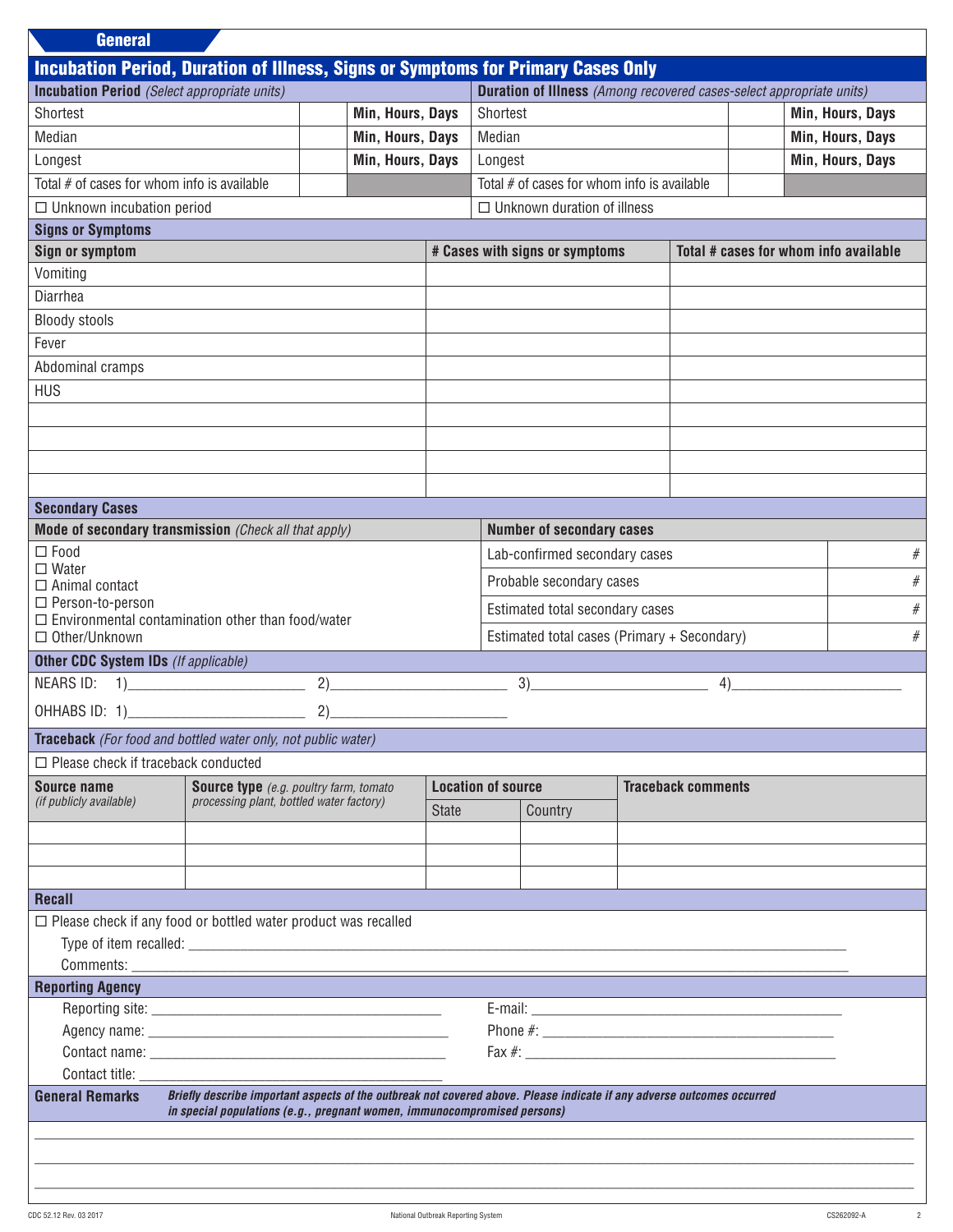| <b>Water-General</b> |
|----------------------|
|----------------------|

| <b>Water - General Section</b> |  |  |  |
|--------------------------------|--|--|--|
|--------------------------------|--|--|--|

| Type of Water Exposure (Check ONE box) |  |  |  |  |
|----------------------------------------|--|--|--|--|
|----------------------------------------|--|--|--|--|

¨ Treated recreational water *(e.g., in manufactured venues such as pools, spas/whirlpools, hot tubs, spray pads, at-home kiddie pools)*

¨ Untreated recreational water *(e.g., water in natural venues such as freshwater lakes, hot springs, marine beaches/oceans)*

- ¨ Drinking water in public or individual water systems *(e.g., municipal system, private well, commercially-bottled water, water kiosk)*, regardless of the exposure pathway *(i.e., not limited to ingestion)*.
- □ Other water (e.g., cooling/industrial, water reuse, irrigation, occupational, decorative/display; includes water consumed from sources such as back*country streams)*

¨ Unknown water uses *(i.e., the intended purpose or use of the water is unknown or the water exposure category could not be determined)*

## **Epidemiologic Data**

| Epidemiologic Data                                                                                                  |                           |                           |                                  |                      |                                        |                                   |                                                                |                                     |                               |
|---------------------------------------------------------------------------------------------------------------------|---------------------------|---------------------------|----------------------------------|----------------------|----------------------------------------|-----------------------------------|----------------------------------------------------------------|-------------------------------------|-------------------------------|
| 1. Estimated total number of persons with primary water exposure: ______________                                    |                           |                           |                                  |                      |                                        |                                   |                                                                |                                     |                               |
| 2. Were data collected from comparison groups to estimate risk?<br>$\Box$ Yes (specify in table below)<br>$\Box$ No |                           |                           |                                  |                      |                                        |                                   |                                                                |                                     | $\Box$ Unknown                |
| If NO or UNKNOWN, was water the common source<br>shared by persons who were ill?<br>$\Box$ Yes                      |                           |                           |                                  |                      |                                        |                                   | $\Box$ No                                                      |                                     | $\Box$ Unknown                |
| Exposure in epidemiologic investigation<br>(e.g., pool, waterpark, hot spring,<br>well water)                       | Total #<br>exposed<br>(A) | $#$ ill<br>exposed<br>(B) | <b>Total</b><br># not<br>exposed | # ill not<br>exposed | <b>Attack</b><br>rate $(\% )$<br>(B/A) | <b>Odds</b><br>ratio              | <b>Relative</b><br>risk                                        | p-Value<br>(provide<br>exact value) | 95%<br>confidence<br>interval |
|                                                                                                                     |                           |                           |                                  |                      |                                        |                                   |                                                                |                                     |                               |
|                                                                                                                     |                           |                           |                                  |                      |                                        |                                   |                                                                |                                     |                               |
|                                                                                                                     |                           |                           |                                  |                      |                                        |                                   |                                                                |                                     |                               |
|                                                                                                                     |                           |                           |                                  |                      |                                        |                                   |                                                                |                                     |                               |
|                                                                                                                     |                           |                           |                                  |                      |                                        |                                   |                                                                |                                     |                               |
| Attack rate for residents of reporting state: __________ %                                                          |                           |                           |                                  |                      |                                        |                                   | Attack rate for non-residents of reporting state: ___________% |                                     |                               |
| <b>Geographic Location</b>                                                                                          |                           |                           |                                  |                      |                                        |                                   |                                                                |                                     |                               |
| Percent of ill persons (primary cases) living in reporting state: ______________%                                   |                           |                           |                                  |                      |                                        |                                   |                                                                |                                     |                               |
| <b>Associated Events</b>                                                                                            |                           |                           |                                  |                      |                                        |                                   |                                                                |                                     |                               |
| Was exposure associated with a specific event or gathering?<br>$\Box$ Yes<br>$\Box$ No                              | $\Box$ Unknown            |                           |                                  |                      |                                        |                                   |                                                                |                                     |                               |
| If YES, what type of event or gathering was involved?                                                               |                           |                           |                                  |                      |                                        |                                   |                                                                |                                     |                               |
| If outbreak occurred during a defined event, dates of event:                                                        |                           |                           |                                  |                      |                                        |                                   |                                                                |                                     |                               |
| Start date: $\frac{[mm/dd/yyyy]}{[mm/dd/yyyy]}$ End date: $\frac{[mm/dd/yyyy]}{[mm/dd/yyyy]}$                       |                           |                           |                                  |                      |                                        |                                   |                                                                |                                     |                               |
| <b>Route of Entry</b>                                                                                               |                           |                           |                                  |                      |                                        |                                   |                                                                |                                     |                               |
| $\Box$ Ingestion<br>□ Contact                                                                                       |                           |                           | $\Box$ Inhalation                |                      |                                        | $\Box$ Other (specify in remarks) |                                                                |                                     | $\Box$ Unknown                |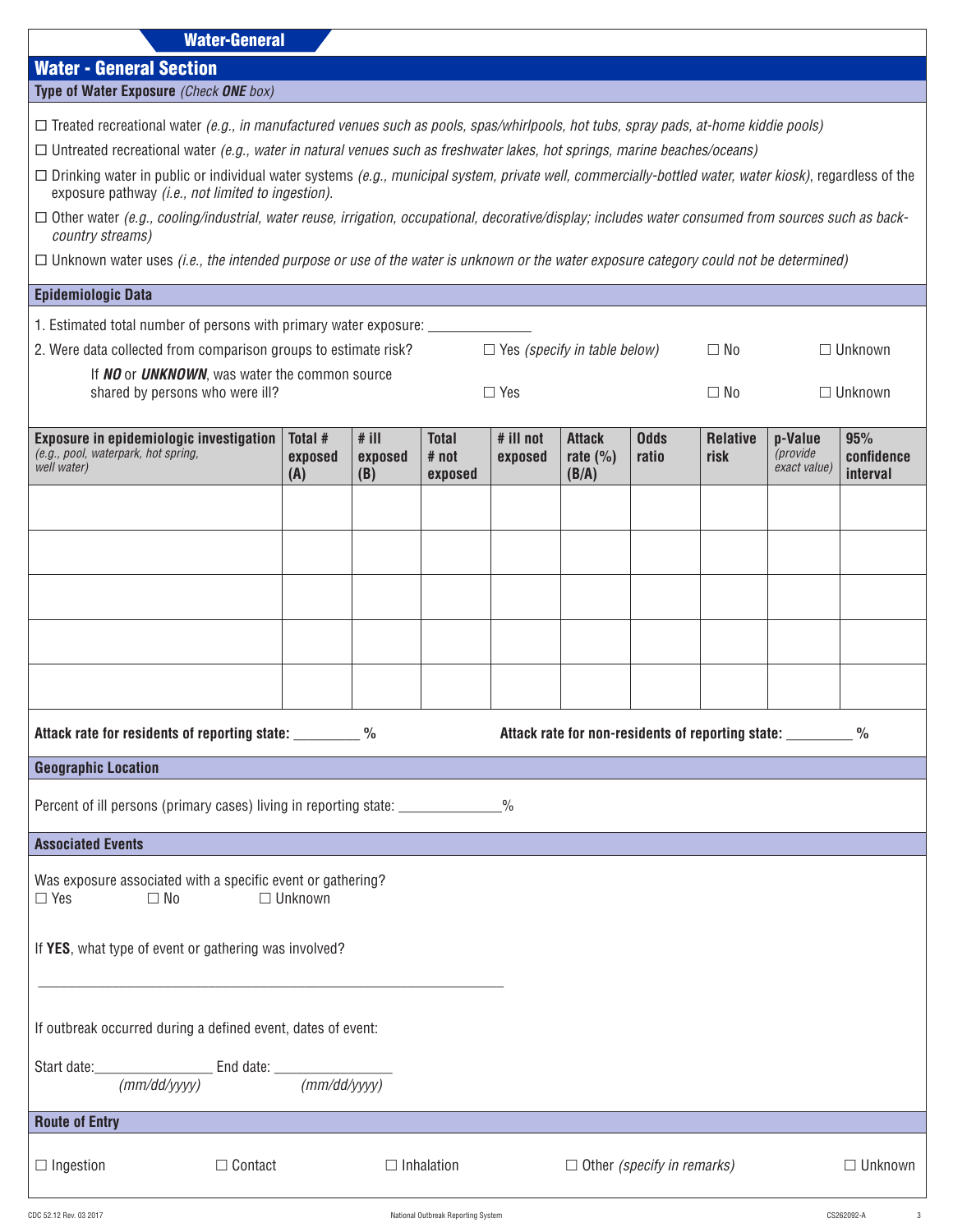| <b>Outbreak Etiology</b> (Report the confirmed and/or suspected etiological agent(s) here, even if no clinical specimens were tested)                                                  |                                                                                                                                                                                                                                                                                                                                                                                                                                                                                                                                             |                                                                                                                                                         |            |                                                                                                                                                                                                                                                                     |                                                |                                                      |                                       |                                         |
|----------------------------------------------------------------------------------------------------------------------------------------------------------------------------------------|---------------------------------------------------------------------------------------------------------------------------------------------------------------------------------------------------------------------------------------------------------------------------------------------------------------------------------------------------------------------------------------------------------------------------------------------------------------------------------------------------------------------------------------------|---------------------------------------------------------------------------------------------------------------------------------------------------------|------------|---------------------------------------------------------------------------------------------------------------------------------------------------------------------------------------------------------------------------------------------------------------------|------------------------------------------------|------------------------------------------------------|---------------------------------------|-----------------------------------------|
| <b>Confirmed as</b><br>Genus/Chemical/Toxin<br>etiology?                                                                                                                               |                                                                                                                                                                                                                                                                                                                                                                                                                                                                                                                                             | <b>Species</b>                                                                                                                                          |            | Serotype/Serogroup/<br><b>Serovar</b>                                                                                                                                                                                                                               | Genotype/<br><b>Subtype</b>                    | <b>Detected</b><br>$in*$<br>(list all<br>that apply) | Total #<br>tested<br>primary<br>cases | Total #<br>positive<br>primary<br>cases |
| $\Box$ Confirmed<br>$\Box$ Suspected                                                                                                                                                   |                                                                                                                                                                                                                                                                                                                                                                                                                                                                                                                                             |                                                                                                                                                         |            |                                                                                                                                                                                                                                                                     |                                                |                                                      |                                       |                                         |
| $\Box$ Confirmed<br>$\Box$ Suspected                                                                                                                                                   |                                                                                                                                                                                                                                                                                                                                                                                                                                                                                                                                             |                                                                                                                                                         |            |                                                                                                                                                                                                                                                                     |                                                |                                                      |                                       |                                         |
| $\Box$ Confirmed<br>$\Box$ Suspected                                                                                                                                                   |                                                                                                                                                                                                                                                                                                                                                                                                                                                                                                                                             |                                                                                                                                                         |            |                                                                                                                                                                                                                                                                     |                                                |                                                      |                                       |                                         |
| $\Box$ Confirmed<br>$\Box$ Suspected                                                                                                                                                   |                                                                                                                                                                                                                                                                                                                                                                                                                                                                                                                                             |                                                                                                                                                         |            |                                                                                                                                                                                                                                                                     |                                                |                                                      |                                       |                                         |
| $\Box$ Confirmed<br>$\Box$ Suspected                                                                                                                                                   |                                                                                                                                                                                                                                                                                                                                                                                                                                                                                                                                             |                                                                                                                                                         |            |                                                                                                                                                                                                                                                                     |                                                |                                                      |                                       |                                         |
| $\Box$ Confirmed<br>$\Box$ Suspected                                                                                                                                                   |                                                                                                                                                                                                                                                                                                                                                                                                                                                                                                                                             |                                                                                                                                                         |            |                                                                                                                                                                                                                                                                     |                                                |                                                      |                                       |                                         |
| $\Box$ Confirmed<br>$\Box$ Suspected                                                                                                                                                   |                                                                                                                                                                                                                                                                                                                                                                                                                                                                                                                                             |                                                                                                                                                         |            |                                                                                                                                                                                                                                                                     |                                                |                                                      |                                       |                                         |
| $\Box$ Confirmed<br>$\Box$ Suspected                                                                                                                                                   |                                                                                                                                                                                                                                                                                                                                                                                                                                                                                                                                             |                                                                                                                                                         |            |                                                                                                                                                                                                                                                                     |                                                |                                                      |                                       |                                         |
| * 1-Clinical Specimens, 2-Water Samples, 3-Clinical Specimens & Water Samples, 4-Other (describe in the general remarks), 5-Unknown, 6-None                                            |                                                                                                                                                                                                                                                                                                                                                                                                                                                                                                                                             |                                                                                                                                                         |            |                                                                                                                                                                                                                                                                     |                                                |                                                      |                                       |                                         |
| <b>Outbreak Isolates</b> (Links data about molecular characterization across multiple systems. For each pathogen, provide a representative for each distinct molecular<br>designation) |                                                                                                                                                                                                                                                                                                                                                                                                                                                                                                                                             |                                                                                                                                                         |            |                                                                                                                                                                                                                                                                     |                                                |                                                      |                                       |                                         |
| Which CDC system contains this<br>isolate profile? (e.g., PulseNet, CaliciNet)                                                                                                         |                                                                                                                                                                                                                                                                                                                                                                                                                                                                                                                                             | <b>State lab ID</b><br>CDC lab system outbreak #<br>(e.g., PulseNet tracking number)                                                                    |            | (i.e., Lab tracking number)                                                                                                                                                                                                                                         | <b>Molecular</b><br>designation 1              |                                                      | <b>Molecular</b><br>designation 2     |                                         |
|                                                                                                                                                                                        |                                                                                                                                                                                                                                                                                                                                                                                                                                                                                                                                             |                                                                                                                                                         |            |                                                                                                                                                                                                                                                                     |                                                |                                                      |                                       |                                         |
|                                                                                                                                                                                        |                                                                                                                                                                                                                                                                                                                                                                                                                                                                                                                                             |                                                                                                                                                         |            |                                                                                                                                                                                                                                                                     |                                                |                                                      |                                       |                                         |
|                                                                                                                                                                                        |                                                                                                                                                                                                                                                                                                                                                                                                                                                                                                                                             |                                                                                                                                                         |            |                                                                                                                                                                                                                                                                     |                                                |                                                      |                                       |                                         |
|                                                                                                                                                                                        |                                                                                                                                                                                                                                                                                                                                                                                                                                                                                                                                             |                                                                                                                                                         |            |                                                                                                                                                                                                                                                                     |                                                |                                                      |                                       |                                         |
|                                                                                                                                                                                        |                                                                                                                                                                                                                                                                                                                                                                                                                                                                                                                                             |                                                                                                                                                         |            |                                                                                                                                                                                                                                                                     |                                                |                                                      |                                       |                                         |
| <b>Clinical Specimens</b>                                                                                                                                                              |                                                                                                                                                                                                                                                                                                                                                                                                                                                                                                                                             |                                                                                                                                                         |            |                                                                                                                                                                                                                                                                     |                                                |                                                      |                                       |                                         |
| 1. Were clinical diagnostic specimens taken from persons?<br>If YES, from how many persons were specimens taken?                                                                       |                                                                                                                                                                                                                                                                                                                                                                                                                                                                                                                                             |                                                                                                                                                         | $\Box$ Yes | $\Box$ No                                                                                                                                                                                                                                                           | $\Box$ Unknown                                 |                                                      |                                       |                                         |
| Specimen type <sup>t</sup>                                                                                                                                                             |                                                                                                                                                                                                                                                                                                                                                                                                                                                                                                                                             | Specimen subtype <sup>§</sup>                                                                                                                           |            |                                                                                                                                                                                                                                                                     | Tested for <sup>11</sup> (list all that apply) |                                                      |                                       |                                         |
|                                                                                                                                                                                        |                                                                                                                                                                                                                                                                                                                                                                                                                                                                                                                                             |                                                                                                                                                         |            |                                                                                                                                                                                                                                                                     |                                                |                                                      |                                       |                                         |
|                                                                                                                                                                                        |                                                                                                                                                                                                                                                                                                                                                                                                                                                                                                                                             |                                                                                                                                                         |            |                                                                                                                                                                                                                                                                     |                                                |                                                      |                                       |                                         |
|                                                                                                                                                                                        |                                                                                                                                                                                                                                                                                                                                                                                                                                                                                                                                             |                                                                                                                                                         |            |                                                                                                                                                                                                                                                                     |                                                |                                                      |                                       |                                         |
|                                                                                                                                                                                        |                                                                                                                                                                                                                                                                                                                                                                                                                                                                                                                                             |                                                                                                                                                         |            |                                                                                                                                                                                                                                                                     |                                                |                                                      |                                       |                                         |
|                                                                                                                                                                                        |                                                                                                                                                                                                                                                                                                                                                                                                                                                                                                                                             |                                                                                                                                                         |            |                                                                                                                                                                                                                                                                     |                                                |                                                      |                                       |                                         |
| ¶ Tested for: 1-Bacteria, 2-Chemicals/Toxins, 3-Fungi, 4-Parasites, 5-Viruses, 6-Other (describe in general remarks), 7-Unknown                                                        | Specimen Type: 1- Autopsy Specimen (specify subtype), 2-Biopsy (specify subtype), 3-Blood, 4-Bronchial Alveolar Lavage (BAL), 5-Cerebrospinal Fluid (CSF), 6-Conjunctiva/Eye Swab, 7-Ear Swab, 8-Endotracheal<br>Aspirate, 9-Saliva, 10-Serum, 11-Skin Swab, 12-Sputum, 13-Stool, 14-Urine, 15-Vomitus, 16-Wound Swab, 17-Other (describe in the general remarks), 18-Unknown<br>Specimen Subtype: 1-Bladder, 2-Brain, 3-Dura, 4-Hair, 5-Intestine, 6-Kidney, 7-Liver, 8-Lung, 9-Nails, 10-Skin, 11-Stomach, 12-Wound, 13-Other, 14-Unknown |                                                                                                                                                         |            |                                                                                                                                                                                                                                                                     |                                                |                                                      |                                       |                                         |
| <b>Testing Information</b>                                                                                                                                                             |                                                                                                                                                                                                                                                                                                                                                                                                                                                                                                                                             |                                                                                                                                                         |            |                                                                                                                                                                                                                                                                     |                                                |                                                      |                                       |                                         |
| 1. Test types (select all test types used for clinical specimens)                                                                                                                      |                                                                                                                                                                                                                                                                                                                                                                                                                                                                                                                                             |                                                                                                                                                         |            | 2. Was Antimicrobial Susceptibility Testing (AST) performed?                                                                                                                                                                                                        |                                                |                                                      |                                       |                                         |
| $\Box$ Chemical Testing<br>$\Box$ Culture<br>□ DNA or RNA Amplication/Detection<br>$(e.g. PCR, RT-PCR)$<br>$\Box$ Microscopy (e.g., fluorescent, EM)                                   | $\Box$ Unknown                                                                                                                                                                                                                                                                                                                                                                                                                                                                                                                              | $\Box$ Serological/Immunological Test<br>(e.g., EIA, ELISA)<br>$\Box$ Tissue culture infectivity assay<br>$\Box$ Other (specify in the general remarks) |            | $\Box$ Yes $\Box$ No $\Box$ Unknown<br>If yes, where was AST performed?<br>$\Box$ Clinical Lab $\Box$ Public Health Lab $\Box$ CDC-NARMS<br>$\Box$ Other<br>If yes, were any antimicrobial resistant isolates associated with the<br>outbreak? □ Yes □ No □ Unknown | $\Box$ Unknown                                 |                                                      |                                       |                                         |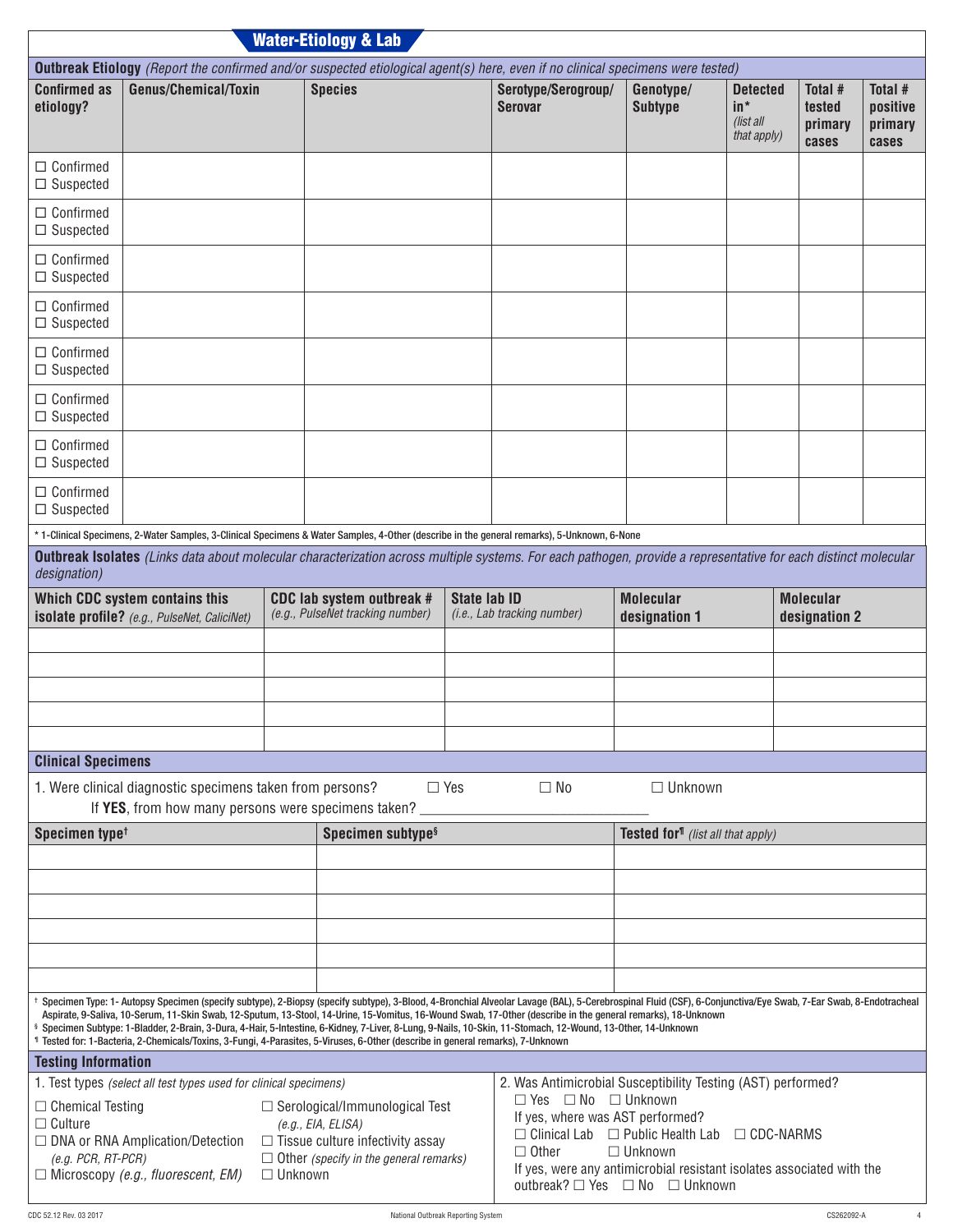| <b>Water Samples</b>                                  |                                                                                                                                                              |                                           |                     |              |                                 |   |                     |                                                                                   |
|-------------------------------------------------------|--------------------------------------------------------------------------------------------------------------------------------------------------------------|-------------------------------------------|---------------------|--------------|---------------------------------|---|---------------------|-----------------------------------------------------------------------------------|
| or attached)                                          | Water Samples (Provide representative data about water quality testing, chemical or pathogen testing. Additional sample data can be described in the remarks |                                           |                     |              |                                 |   |                     |                                                                                   |
| Was water tested?                                     | $\Box$ Yes (specify in table below)                                                                                                                          | $\Box$ No                                 | $\Box$ Unknown      |              |                                 |   |                     |                                                                                   |
| <b>Results</b>                                        |                                                                                                                                                              |                                           |                     |              |                                 |   |                     |                                                                                   |
| Sample number                                         |                                                                                                                                                              | 1                                         | $\overline{2}$      | $\mathbf{3}$ |                                 | 4 |                     | $\overline{\mathbf{5}}$                                                           |
| <b>Source of sample</b>                               | (e.g., swimming pool, lake)                                                                                                                                  |                                           |                     |              |                                 |   |                     |                                                                                   |
| (e.g., time of day, location<br>of sample collection) | <b>Additional description</b>                                                                                                                                |                                           |                     |              |                                 |   |                     |                                                                                   |
| Date (mm/dd/yyyy)                                     |                                                                                                                                                              |                                           |                     |              |                                 |   |                     |                                                                                   |
|                                                       | Volume tested, (number, unit)                                                                                                                                |                                           |                     |              |                                 |   |                     |                                                                                   |
|                                                       | Temperature (number, unit)                                                                                                                                   |                                           |                     |              |                                 |   |                     |                                                                                   |
|                                                       | <b>Residual/Free disinfectant level -</b><br>number, unit (if total and combined disinfectant<br>levels given, total - combined = free)                      |                                           |                     |              |                                 |   |                     |                                                                                   |
|                                                       | <b>Combined disinfectant level -</b><br>number, unit (if total and free disinfectant<br>levels given, total - free = combined)                               |                                           |                     |              |                                 |   |                     |                                                                                   |
| pH                                                    |                                                                                                                                                              |                                           |                     |              |                                 |   |                     |                                                                                   |
| <b>Turbidity (NTU)</b>                                |                                                                                                                                                              |                                           |                     |              |                                 |   |                     |                                                                                   |
|                                                       | Water Samples - Water Quality Indicators (Might not be applicable for treated recreational water samples)                                                    |                                           |                     |              |                                 |   |                     |                                                                                   |
| <b>Sample</b><br>number                               | Type (e.g., fecal coliforms)                                                                                                                                 |                                           |                     | value)       | <b>Concentration</b> (numerical |   | Unit                |                                                                                   |
|                                                       |                                                                                                                                                              |                                           |                     |              |                                 |   |                     |                                                                                   |
|                                                       |                                                                                                                                                              |                                           |                     |              |                                 |   |                     |                                                                                   |
|                                                       |                                                                                                                                                              |                                           |                     |              |                                 |   |                     |                                                                                   |
|                                                       |                                                                                                                                                              |                                           |                     |              |                                 |   |                     |                                                                                   |
|                                                       |                                                                                                                                                              |                                           |                     |              |                                 |   |                     |                                                                                   |
|                                                       | Water Samples - Microbiology or Chemical/Toxin Analysis (Provide both positive and negative test results)                                                    |                                           |                     |              |                                 |   |                     |                                                                                   |
| <b>Sample</b>                                         | Genus/Chemical/Toxin                                                                                                                                         | <b>Species</b>                            | Serotype/Serogroup/ |              | Genotype/Subtype                |   | <b>PFGE pattern</b> |                                                                                   |
| number                                                |                                                                                                                                                              |                                           | <b>Serovar</b>      |              |                                 |   |                     |                                                                                   |
|                                                       |                                                                                                                                                              |                                           |                     |              |                                 |   |                     |                                                                                   |
|                                                       |                                                                                                                                                              |                                           |                     |              |                                 |   |                     |                                                                                   |
|                                                       |                                                                                                                                                              |                                           |                     |              |                                 |   |                     |                                                                                   |
|                                                       |                                                                                                                                                              |                                           |                     |              |                                 |   |                     |                                                                                   |
|                                                       |                                                                                                                                                              |                                           |                     |              |                                 |   |                     |                                                                                   |
| <b>Sample</b><br>number                               | <b>Test results positive?</b>                                                                                                                                | <b>Concentration</b><br>(numerical value) | Unit                |              | Test type*                      |   | gov                 | Test method (reference: National<br>Environmental Methods Index: http://www.nemi. |
|                                                       | $\Box$ Yes<br>$\Box$ No                                                                                                                                      |                                           |                     |              |                                 |   |                     |                                                                                   |
|                                                       | $\Box$ No<br>$\Box$ Yes                                                                                                                                      |                                           |                     |              |                                 |   |                     |                                                                                   |
|                                                       | $\Box$ Yes<br>$\Box$ No                                                                                                                                      |                                           |                     |              |                                 |   |                     |                                                                                   |
|                                                       | $\Box$ Yes<br>$\Box$ No                                                                                                                                      |                                           |                     |              |                                 |   |                     |                                                                                   |
|                                                       | $\Box$ Yes<br>$\Box$ No                                                                                                                                      |                                           |                     |              |                                 |   |                     |                                                                                   |
|                                                       | $\Box$ Yes<br>$\Box$ No                                                                                                                                      |                                           |                     |              |                                 |   |                     |                                                                                   |
|                                                       |                                                                                                                                                              |                                           |                     |              |                                 |   |                     |                                                                                   |

\* Test type: 1-Culture, 2-DNA or RNA Amplification/Detection (e.g., PCR, RT-PCR), 3-Microscopy (e.g., fluorescent, EM), 4-Serological/Immunological Test (e.g., EIA, ELISA), 5-Phage Typing, 6-Chemical Testing, 7-Tissue Culture Infectivity Assay, 8-Other (describe in the general remarks), 9-Unknown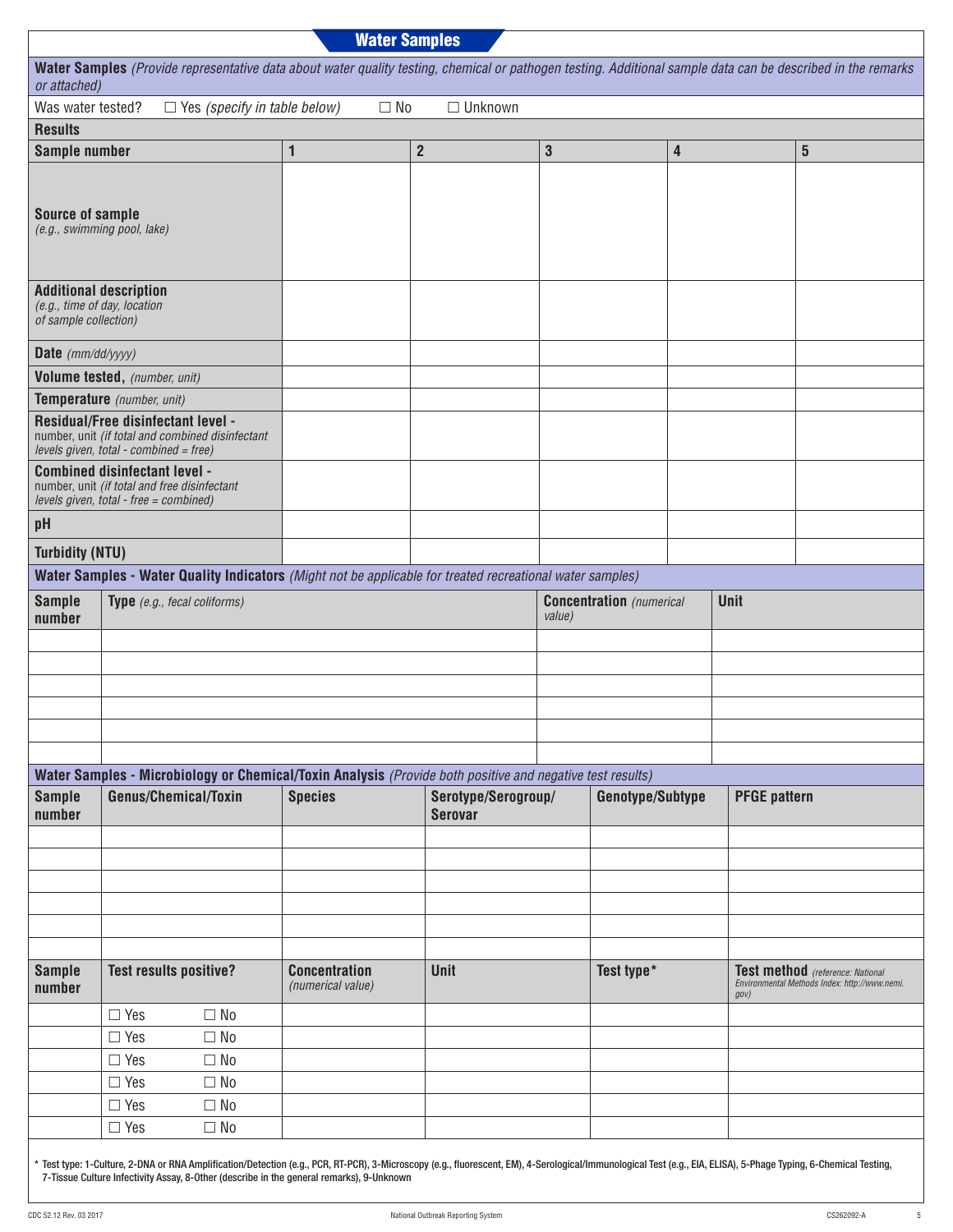| <b>Recreational Water - Treated Venue</b>                                                                                                          |                                                                                                                                                |                                                                                                                                                                         |                                                                                                                                                                  |  |  |  |  |
|----------------------------------------------------------------------------------------------------------------------------------------------------|------------------------------------------------------------------------------------------------------------------------------------------------|-------------------------------------------------------------------------------------------------------------------------------------------------------------------------|------------------------------------------------------------------------------------------------------------------------------------------------------------------|--|--|--|--|
|                                                                                                                                                    | <b>Implicated Water - Recreational Water Venue Description</b>                                                                                 |                                                                                                                                                                         |                                                                                                                                                                  |  |  |  |  |
| <b>Venue number</b><br>(use this number to link the<br>venue with water treatment<br>or fill water data below)                                     | <b>Water venue</b><br>(e.g., spa/whirlpool/hot tub; pool-swimming pool;<br>pool-waterpark)                                                     | Water venue subtype<br>(select indoor, outdoor, or unknown)                                                                                                             | <b>Setting of exposure</b><br>(e.g., club, requiring membership;<br>hotel/motel/lodge/inn; waterpark)                                                            |  |  |  |  |
| $\mathcal I$                                                                                                                                       |                                                                                                                                                |                                                                                                                                                                         |                                                                                                                                                                  |  |  |  |  |
| $\overline{c}$                                                                                                                                     |                                                                                                                                                |                                                                                                                                                                         |                                                                                                                                                                  |  |  |  |  |
| $\mathcal{S}_{\mathcal{S}}$                                                                                                                        |                                                                                                                                                |                                                                                                                                                                         |                                                                                                                                                                  |  |  |  |  |
| $\overline{4}$                                                                                                                                     |                                                                                                                                                |                                                                                                                                                                         |                                                                                                                                                                  |  |  |  |  |
| 5                                                                                                                                                  |                                                                                                                                                |                                                                                                                                                                         |                                                                                                                                                                  |  |  |  |  |
| <b>Implicated Water - Water Treatment Description</b>                                                                                              |                                                                                                                                                |                                                                                                                                                                         |                                                                                                                                                                  |  |  |  |  |
| <b>Venue number</b><br>(reference the appropriate<br>Venue number from above)                                                                      | <b>USUAL</b> water treatment provided at venue<br>(e.g., no treatment; coagulation; disinfection; flocculation;<br>filtration [pool]; unknown) | Venue treatment subtype<br>(disinfection or pool filtration: e.g., UV;<br>chlorine dioxide; bag filter; cartridge<br>filter; unknown)                                   | <b>Chlorination subtype</b><br>(chlorine disinfection only: e.g., gaseous;<br>sodium hypochlorite; cyanurates/<br>stabilized chlorine)                           |  |  |  |  |
|                                                                                                                                                    |                                                                                                                                                |                                                                                                                                                                         |                                                                                                                                                                  |  |  |  |  |
|                                                                                                                                                    |                                                                                                                                                |                                                                                                                                                                         |                                                                                                                                                                  |  |  |  |  |
|                                                                                                                                                    |                                                                                                                                                |                                                                                                                                                                         |                                                                                                                                                                  |  |  |  |  |
|                                                                                                                                                    |                                                                                                                                                |                                                                                                                                                                         |                                                                                                                                                                  |  |  |  |  |
|                                                                                                                                                    |                                                                                                                                                |                                                                                                                                                                         |                                                                                                                                                                  |  |  |  |  |
|                                                                                                                                                    |                                                                                                                                                |                                                                                                                                                                         |                                                                                                                                                                  |  |  |  |  |
|                                                                                                                                                    |                                                                                                                                                |                                                                                                                                                                         |                                                                                                                                                                  |  |  |  |  |
|                                                                                                                                                    |                                                                                                                                                |                                                                                                                                                                         |                                                                                                                                                                  |  |  |  |  |
|                                                                                                                                                    |                                                                                                                                                |                                                                                                                                                                         |                                                                                                                                                                  |  |  |  |  |
| <b>Implicated Water - Fill Treatment Description</b>                                                                                               |                                                                                                                                                |                                                                                                                                                                         |                                                                                                                                                                  |  |  |  |  |
| <b>Venue number</b><br>(reference the appropriate<br>Venue number from above)                                                                      | <b>Fill water type</b><br>(e.g., public water supply; sea water; untreated ground or surface<br>water; unknown)                                | If public water supply, USUAL<br>water treatment provided before<br>coming to the venue<br>(e.g., no treatment; disinfection; filtration<br>[treatment plant]; unknown) | If public water supply, fill water<br>treatment subtype<br>(disinfection or filtration: e.g., UV;<br>chlorine dioxide; bag filter; cartridge<br>filter; unknown) |  |  |  |  |
|                                                                                                                                                    |                                                                                                                                                |                                                                                                                                                                         |                                                                                                                                                                  |  |  |  |  |
|                                                                                                                                                    |                                                                                                                                                |                                                                                                                                                                         |                                                                                                                                                                  |  |  |  |  |
|                                                                                                                                                    |                                                                                                                                                |                                                                                                                                                                         |                                                                                                                                                                  |  |  |  |  |
|                                                                                                                                                    |                                                                                                                                                |                                                                                                                                                                         |                                                                                                                                                                  |  |  |  |  |
|                                                                                                                                                    |                                                                                                                                                |                                                                                                                                                                         |                                                                                                                                                                  |  |  |  |  |
|                                                                                                                                                    |                                                                                                                                                |                                                                                                                                                                         |                                                                                                                                                                  |  |  |  |  |
|                                                                                                                                                    |                                                                                                                                                |                                                                                                                                                                         |                                                                                                                                                                  |  |  |  |  |
|                                                                                                                                                    |                                                                                                                                                |                                                                                                                                                                         |                                                                                                                                                                  |  |  |  |  |
|                                                                                                                                                    |                                                                                                                                                |                                                                                                                                                                         |                                                                                                                                                                  |  |  |  |  |
|                                                                                                                                                    |                                                                                                                                                |                                                                                                                                                                         |                                                                                                                                                                  |  |  |  |  |
| <b>Recreational Water Quality</b>                                                                                                                  |                                                                                                                                                |                                                                                                                                                                         |                                                                                                                                                                  |  |  |  |  |
| Did the venue meet state or local recreational water quality regulations?<br>$\Box$ Not applicable<br>$\Box$ Yes<br>$\square$ No<br>$\Box$ Unknown |                                                                                                                                                |                                                                                                                                                                         |                                                                                                                                                                  |  |  |  |  |
|                                                                                                                                                    |                                                                                                                                                |                                                                                                                                                                         |                                                                                                                                                                  |  |  |  |  |
|                                                                                                                                                    |                                                                                                                                                |                                                                                                                                                                         |                                                                                                                                                                  |  |  |  |  |
| Was there a pool operator on the payroll with state-approved training or certification?<br>$\Box$ Unknown<br>$\Box$ No<br>$\Box$ Yes               |                                                                                                                                                |                                                                                                                                                                         |                                                                                                                                                                  |  |  |  |  |
|                                                                                                                                                    |                                                                                                                                                |                                                                                                                                                                         |                                                                                                                                                                  |  |  |  |  |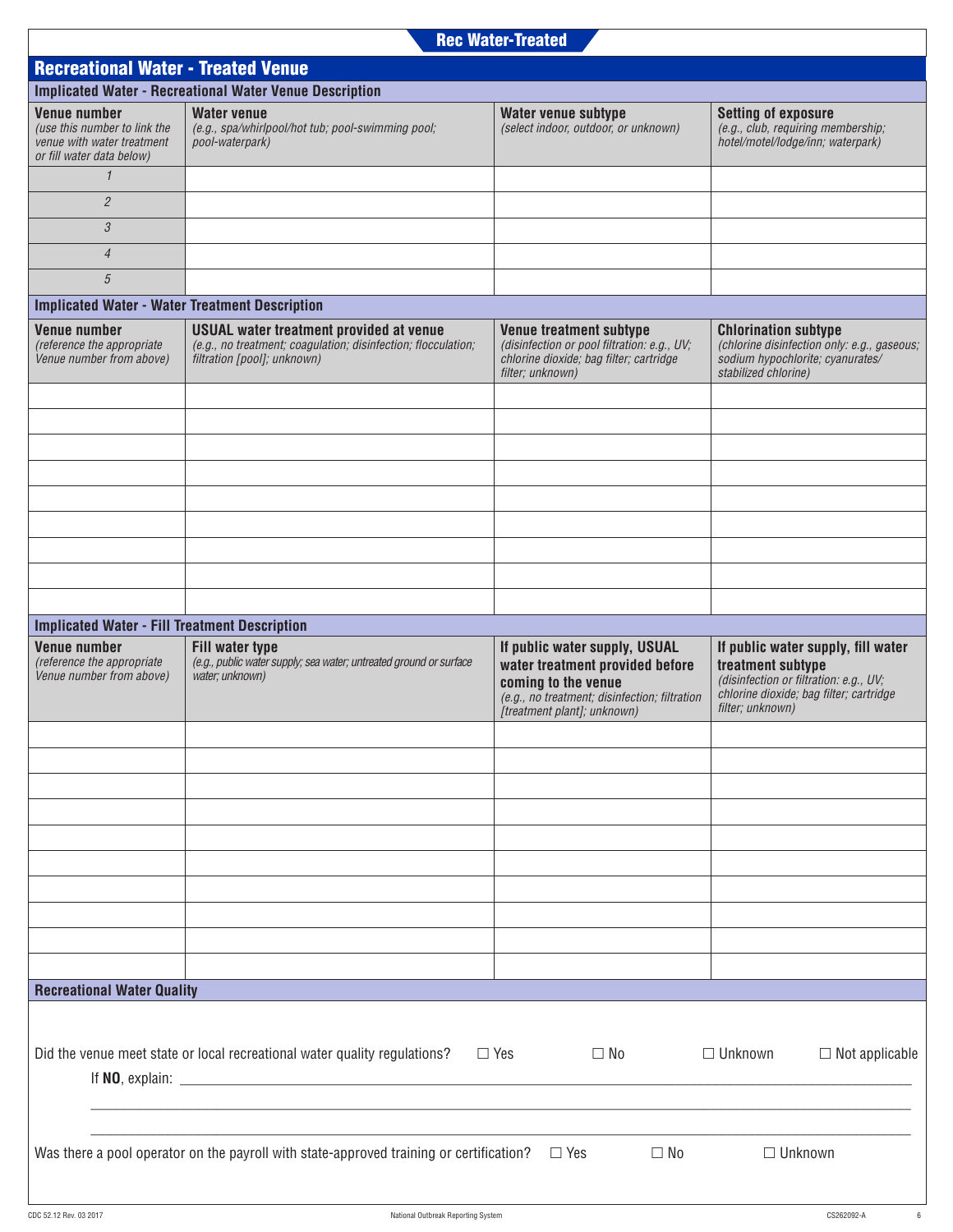|                                                                                                      | <b>Rec Water-Treated</b>                                                                                  |                                      |                        |  |  |  |  |  |  |
|------------------------------------------------------------------------------------------------------|-----------------------------------------------------------------------------------------------------------|--------------------------------------|------------------------|--|--|--|--|--|--|
| Factors Contributing to Recreational Water Contamination and/or Increased Exposure in Treated Venues |                                                                                                           |                                      |                        |  |  |  |  |  |  |
|                                                                                                      | <b>Contributing factors</b> (Check all that apply) <sup>*</sup>                                           | Documented/<br>Observed <sup>t</sup> | Suspected <sup>+</sup> |  |  |  |  |  |  |
|                                                                                                      | Exceeded maximum bather load                                                                              | $\Box$                               | $\Box$                 |  |  |  |  |  |  |
|                                                                                                      | Primary intended use of water is by diaper/toddler-aged children (e.g., kiddie pool)                      | $\Box$                               | $\Box$                 |  |  |  |  |  |  |
|                                                                                                      | Heavy use by child care center groups                                                                     | $\Box$                               | $\Box$                 |  |  |  |  |  |  |
| People                                                                                               | Fecal/vomitus accident                                                                                    | $\Box$                               | $\Box$                 |  |  |  |  |  |  |
|                                                                                                      | Patrons continued to swim when ill with diarrhea                                                          | $\Box$                               | $\Box$                 |  |  |  |  |  |  |
|                                                                                                      | Operator error                                                                                            | $\Box$                               | $\Box$                 |  |  |  |  |  |  |
|                                                                                                      | Intentional contamination (explain in remarks)                                                            | $\Box$                               | $\Box$                 |  |  |  |  |  |  |
|                                                                                                      | Combined pool filtration/recirculation systems led to cross-contamination                                 | $\Box$                               | $\Box$                 |  |  |  |  |  |  |
|                                                                                                      | Hygiene facilities (e.g., toilets, diaper changing facilities) inadequate or distant                      | $\Box$                               | $\Box$                 |  |  |  |  |  |  |
|                                                                                                      | Some spray feature water bypasses filtration/treatment system and returns to feature unfiltered/untreated | $\Box$                               | $\Box$                 |  |  |  |  |  |  |
| Facility<br>Design                                                                                   | No supplemental disinfection installed that would have inactivated pathogen (e.g., Cryptosporidium)       | $\Box$                               | □                      |  |  |  |  |  |  |
|                                                                                                      | Water temperature ≥30°C (≥86°F)                                                                           | $\Box$                               | $\Box$                 |  |  |  |  |  |  |
|                                                                                                      | Cross-connection with wastewater or non-potable water                                                     | $\Box$                               | □                      |  |  |  |  |  |  |
|                                                                                                      | Disinfectant control system malfunctioning, inadequate, or lacking (e.g., hand feed chemicals)            | $\Box$                               | $\Box$                 |  |  |  |  |  |  |
|                                                                                                      | Incorrect settings on disinfectant control system                                                         | $\Box$                               | $\Box$                 |  |  |  |  |  |  |
|                                                                                                      | pH control system malfunctioning, inadequate, or lacking (e.g., hand feed chemicals)                      | $\Box$                               | $\Box$                 |  |  |  |  |  |  |
|                                                                                                      | Incorrect settings on pH control system                                                                   | $\Box$                               | $\Box$                 |  |  |  |  |  |  |
|                                                                                                      | Filtration system malfunctioning or inadequate (e.g., low flow rate)                                      | $\Box$                               | □                      |  |  |  |  |  |  |
|                                                                                                      | Supplemental disinfection system malfunctioning or inadequate (e.g., ultraviolet light, ozone)            | $\Box$                               | □                      |  |  |  |  |  |  |
|                                                                                                      | Insufficient system checks so breakdown detection delayed                                                 | $\Box$                               | □                      |  |  |  |  |  |  |
| Maintenance                                                                                          | No preventive equipment maintenance programs to reduce breakdowns                                         | $\Box$                               | □                      |  |  |  |  |  |  |
|                                                                                                      | Ventilation insufficient for indoor aquatic facilities                                                    | $\Box$                               | □                      |  |  |  |  |  |  |
|                                                                                                      | Chemical handling error (e.g., chemical hookup, improper mixing or application)                           | $\Box$                               | $\Box$                 |  |  |  |  |  |  |
|                                                                                                      | Maintenance chemicals not flushed from system before opening to swimmers                                  | $\Box$                               | $\Box$                 |  |  |  |  |  |  |
|                                                                                                      | Recirculation pump off or restarted with swimmers in water                                                | $\Box$                               | $\Box$                 |  |  |  |  |  |  |
|                                                                                                      | Low or zero water flow combined with continuous feed of chemicals resulted in excess chemicals in water   | $\Box$                               | $\Box$                 |  |  |  |  |  |  |
|                                                                                                      | Extensive slime/biofilm formation                                                                         | $\Box$                               | $\Box$                 |  |  |  |  |  |  |
|                                                                                                      | Recent construction                                                                                       | $\Box$                               | $\Box$                 |  |  |  |  |  |  |
|                                                                                                      | Cyanurate level excessive                                                                                 | $\Box$                               | $\Box$                 |  |  |  |  |  |  |
|                                                                                                      | Lack of draining/cleaning                                                                                 | $\Box$                               | $\Box$                 |  |  |  |  |  |  |
|                                                                                                      | Stagnant water in spa piping was aerosolized                                                              | $\Box$                               | $\Box$                 |  |  |  |  |  |  |
|                                                                                                      | No aquatics operators on payroll who have completed state/local training                                  | $\Box$                               | $\Box$                 |  |  |  |  |  |  |
|                                                                                                      | Untrained/inadequately trained staff on duty                                                              | □                                    | ⊔                      |  |  |  |  |  |  |
|                                                                                                      | Remote monitoring system replaces on-site water quality testing                                           | $\Box$                               | $\Box$                 |  |  |  |  |  |  |
|                                                                                                      | Unclear communication chain for reporting problems                                                        | $\Box$                               | $\Box$                 |  |  |  |  |  |  |
|                                                                                                      | Inadequate water quality monitoring (e.g., inadequate test kit, inadequate testing frequency)             | $\Box$                               | $\Box$                 |  |  |  |  |  |  |
|                                                                                                      | Employee illness policies absent or not enforced                                                          | $\Box$                               | $\Box$                 |  |  |  |  |  |  |
|                                                                                                      | No or inadequate policies on good chemical handling and storage practices                                 | $\Box$                               | $\Box$                 |  |  |  |  |  |  |
| Policy and Management                                                                                | No operator on duty at the time of incident                                                               | $\Box$                               | $\Box$                 |  |  |  |  |  |  |
|                                                                                                      | Facility falls outside aquatic health code                                                                | $\Box$                               | $\Box$                 |  |  |  |  |  |  |
|                                                                                                      | No shock/hyperchlorination policy                                                                         | □                                    | $\Box$                 |  |  |  |  |  |  |
|                                                                                                      | Other, specify:<br>Unknown                                                                                | $\Box$                               | $\Box$                 |  |  |  |  |  |  |
|                                                                                                      | * Only check off what was found during investigation                                                      | $\Box$                               | $\Box$                 |  |  |  |  |  |  |

\* Only check off what was found during investigation.

† "Documented/Observed" refers to information gathered through document reviews, direct observations, and/or interviews. "Suspected" refers to factors that probably occurred but for which no documentation (as defined previously) is available.

**Remarks**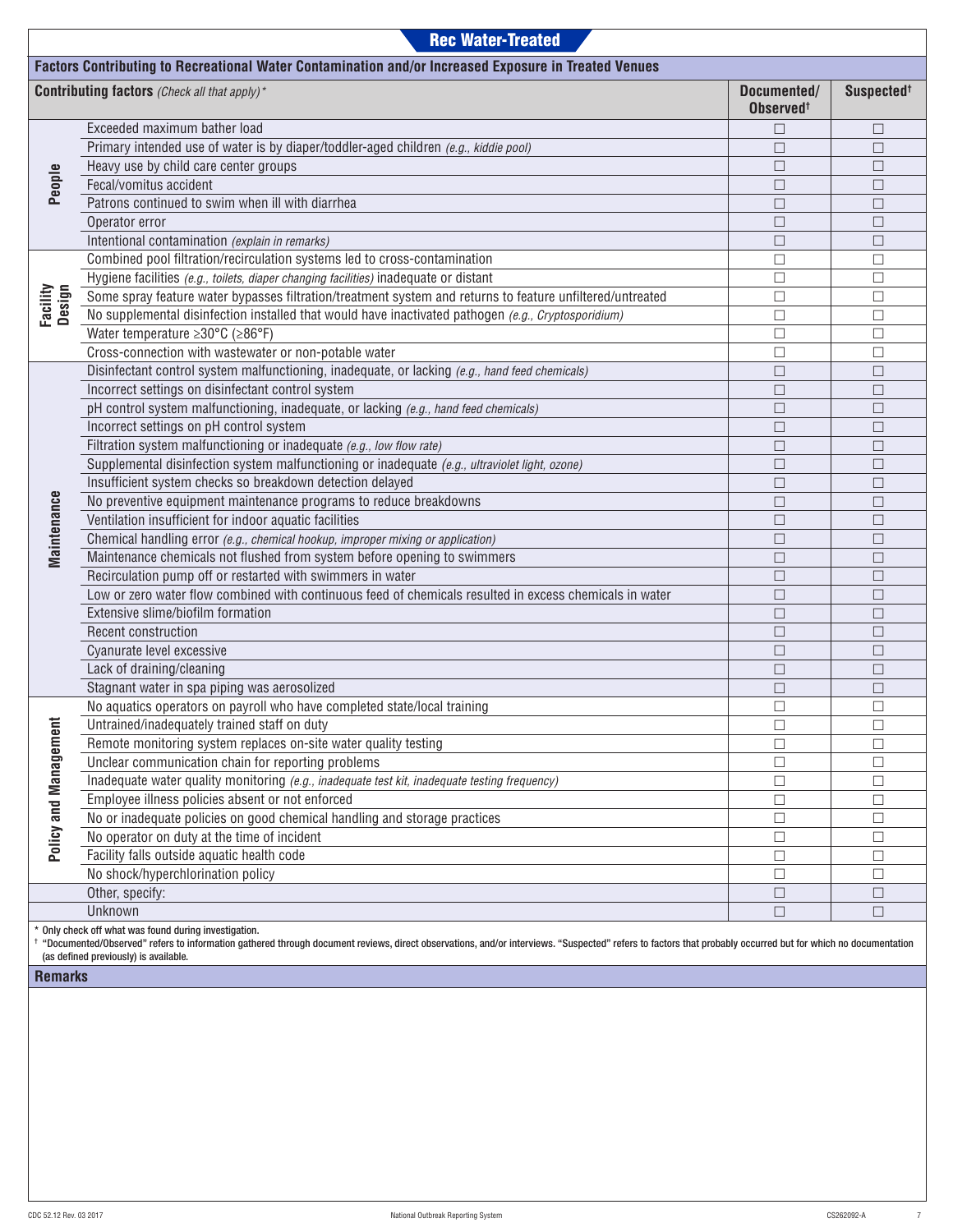|                     |                                                                                                                                                                                                                                                                                                                                                                                                                     |                                                                                      | <b>Rec Water-Untreated</b>                                            |                            |                                                    |                        |
|---------------------|---------------------------------------------------------------------------------------------------------------------------------------------------------------------------------------------------------------------------------------------------------------------------------------------------------------------------------------------------------------------------------------------------------------------|--------------------------------------------------------------------------------------|-----------------------------------------------------------------------|----------------------------|----------------------------------------------------|------------------------|
|                     | <b>Recreational Water - Untreated Venue</b>                                                                                                                                                                                                                                                                                                                                                                         |                                                                                      |                                                                       |                            |                                                    |                        |
|                     |                                                                                                                                                                                                                                                                                                                                                                                                                     |                                                                                      |                                                                       |                            |                                                    |                        |
|                     | <b>Implicated Water - Recreational Water Venue Description</b>                                                                                                                                                                                                                                                                                                                                                      |                                                                                      |                                                                       |                            |                                                    |                        |
| <b>Water venue</b>  |                                                                                                                                                                                                                                                                                                                                                                                                                     | IF SPRING OR HOT SPRING, water venue subtype                                         |                                                                       | <b>Setting of exposure</b> |                                                    |                        |
|                     | (e.g., canal; lake; river/stream; ocean)                                                                                                                                                                                                                                                                                                                                                                            | (select indoor, outdoor or unknown)                                                  |                                                                       |                            | (e.g., beach-public; camp/cabin/recreational area) |                        |
|                     |                                                                                                                                                                                                                                                                                                                                                                                                                     |                                                                                      |                                                                       |                            |                                                    |                        |
|                     |                                                                                                                                                                                                                                                                                                                                                                                                                     |                                                                                      |                                                                       |                            |                                                    |                        |
|                     |                                                                                                                                                                                                                                                                                                                                                                                                                     |                                                                                      |                                                                       |                            |                                                    |                        |
|                     | <b>Recreational Water Quality</b>                                                                                                                                                                                                                                                                                                                                                                                   |                                                                                      |                                                                       |                            |                                                    |                        |
|                     |                                                                                                                                                                                                                                                                                                                                                                                                                     |                                                                                      |                                                                       |                            |                                                    |                        |
|                     | Did the venue meet state or local recreational water quality regulations?                                                                                                                                                                                                                                                                                                                                           |                                                                                      | Did the venue meet Environmental Protection Agency (EPA) recreational |                            |                                                    |                        |
| $\Box$ Yes          | $\square$ No<br>$\Box$ Unknown                                                                                                                                                                                                                                                                                                                                                                                      | $\Box$ Not applicable                                                                | water quality standards?<br>$\Box$ Yes $\Box$ No                      | □ Unknown                  |                                                    |                        |
|                     |                                                                                                                                                                                                                                                                                                                                                                                                                     |                                                                                      |                                                                       |                            | $\Box$ Not applicable                              |                        |
|                     |                                                                                                                                                                                                                                                                                                                                                                                                                     |                                                                                      |                                                                       |                            |                                                    |                        |
|                     |                                                                                                                                                                                                                                                                                                                                                                                                                     |                                                                                      |                                                                       |                            |                                                    |                        |
|                     |                                                                                                                                                                                                                                                                                                                                                                                                                     |                                                                                      |                                                                       |                            |                                                    |                        |
|                     | Factors Contributing to Recreational Water Contamination and/or Increased Exposure in Untreated Venues                                                                                                                                                                                                                                                                                                              |                                                                                      |                                                                       |                            |                                                    |                        |
|                     |                                                                                                                                                                                                                                                                                                                                                                                                                     |                                                                                      |                                                                       |                            |                                                    |                        |
|                     | <b>Contributing factors</b> (Check all that apply) <sup>*</sup>                                                                                                                                                                                                                                                                                                                                                     |                                                                                      |                                                                       |                            | Documented/                                        | Suspected <sup>+</sup> |
|                     |                                                                                                                                                                                                                                                                                                                                                                                                                     |                                                                                      |                                                                       |                            | Observed <sup>+</sup>                              |                        |
|                     | Exceeded maximum bather load                                                                                                                                                                                                                                                                                                                                                                                        |                                                                                      |                                                                       |                            | $\Box$                                             | $\Box$                 |
|                     |                                                                                                                                                                                                                                                                                                                                                                                                                     | Primary intended use of water is by diaper/toddler-aged children (e.g., kiddie pool) |                                                                       |                            | □                                                  | $\Box$                 |
|                     | Heavy use by child care center groups<br>Fecal/vomitus accident                                                                                                                                                                                                                                                                                                                                                     |                                                                                      |                                                                       |                            | $\Box$                                             | □                      |
| People              | Patrons continued to swim when ill with diarrhea                                                                                                                                                                                                                                                                                                                                                                    |                                                                                      |                                                                       |                            | □<br>$\Box$                                        | $\Box$<br>$\Box$       |
|                     | Staff error                                                                                                                                                                                                                                                                                                                                                                                                         |                                                                                      |                                                                       |                            | П                                                  | $\Box$                 |
|                     | Intentional contamination (explain in remarks)                                                                                                                                                                                                                                                                                                                                                                      |                                                                                      |                                                                       |                            | $\Box$                                             | □                      |
|                     |                                                                                                                                                                                                                                                                                                                                                                                                                     | Hygiene facilities (e.g., toilets, diaper changing facilities) inadequate or distant |                                                                       |                            | $\Box$                                             | $\Box$                 |
| Swim Area<br>Design | Malfunctioning or inadequate on-site wastewater treatment system <sup>§1</sup>                                                                                                                                                                                                                                                                                                                                      |                                                                                      |                                                                       |                            | $\Box$                                             | $\Box$                 |
|                     | Poor siting/design of on-site wastewater treatment system <sup>§1</sup>                                                                                                                                                                                                                                                                                                                                             |                                                                                      |                                                                       |                            | $\Box$                                             | $\Box$                 |
|                     | Stagnant or poorly circulating water in swim area                                                                                                                                                                                                                                                                                                                                                                   |                                                                                      |                                                                       |                            | $\Box$                                             | $\Box$                 |
|                     | Heavy rainfall and runoff                                                                                                                                                                                                                                                                                                                                                                                           |                                                                                      |                                                                       |                            | $\Box$                                             | $\Box$                 |
|                     | Sanitary sewer overflow (SSO) impact <sup>§</sup>                                                                                                                                                                                                                                                                                                                                                                   |                                                                                      |                                                                       |                            | $\Box$                                             | $\Box$                 |
|                     | Combined sewer overflow (CSO) impact <sup>§</sup>                                                                                                                                                                                                                                                                                                                                                                   |                                                                                      |                                                                       |                            | $\Box$                                             | $\Box$                 |
|                     | Domestic animal contamination (e.g., livestock, pets)                                                                                                                                                                                                                                                                                                                                                               |                                                                                      |                                                                       |                            | $\Box$                                             | $\Box$                 |
|                     | Wildlife contamination - Birds<br>Wildlife contamination - Mammals                                                                                                                                                                                                                                                                                                                                                  |                                                                                      |                                                                       |                            | $\Box$                                             | $\Box$                 |
|                     | Wildlife contamination - Fish kill                                                                                                                                                                                                                                                                                                                                                                                  |                                                                                      |                                                                       |                            | $\Box$<br>П                                        | $\Box$<br>П            |
|                     | Wastewater treatment plant effluent flows past swim area                                                                                                                                                                                                                                                                                                                                                            |                                                                                      |                                                                       |                            | □                                                  | □                      |
| ville               | Wastewater treatment plant malfunction <sup>§</sup>                                                                                                                                                                                                                                                                                                                                                                 |                                                                                      |                                                                       |                            | $\Box$                                             | $\Box$                 |
|                     | Sewer line break <sup>§</sup>                                                                                                                                                                                                                                                                                                                                                                                       |                                                                                      |                                                                       |                            | $\Box$                                             | $\Box$                 |
| Water Qu            | Nearby biosolid/land application site (e.g., human or animal waste application)                                                                                                                                                                                                                                                                                                                                     |                                                                                      |                                                                       |                            | □                                                  | П                      |
|                     |                                                                                                                                                                                                                                                                                                                                                                                                                     | Contamination from agricultural chemical application (e.g., fertilizer, pesticides)  |                                                                       |                            | $\Box$                                             | $\Box$                 |
|                     |                                                                                                                                                                                                                                                                                                                                                                                                                     | Contamination from chemical pollution not related to agricultural application        |                                                                       |                            | $\Box$                                             | $\Box$                 |
|                     | Water temperature $\geq 30^{\circ}$ C ( $\geq 86^{\circ}$ F)                                                                                                                                                                                                                                                                                                                                                        |                                                                                      |                                                                       |                            | □                                                  | □                      |
|                     | Seasonal variation in water quality (e.g., lake/reservoir turnover events)                                                                                                                                                                                                                                                                                                                                          |                                                                                      |                                                                       |                            | □                                                  | $\Box$                 |
|                     | Inappropriate dumping of sewage into water body (e.g., from boat, RV)                                                                                                                                                                                                                                                                                                                                               |                                                                                      |                                                                       |                            | □                                                  | $\Box$                 |
|                     | Algal bloom                                                                                                                                                                                                                                                                                                                                                                                                         |                                                                                      |                                                                       |                            | $\Box$                                             | □                      |
|                     | Dumping of ballast water                                                                                                                                                                                                                                                                                                                                                                                            |                                                                                      |                                                                       |                            | □                                                  | $\Box$                 |
|                     | Tidal wash (i.e., tide exchange or influence by inland water)<br>No or inadequate monitoring of water quality                                                                                                                                                                                                                                                                                                       |                                                                                      |                                                                       |                            | $\Box$<br>□                                        | $\Box$<br>$\Box$       |
| Management          | No managers have completed state/local required training                                                                                                                                                                                                                                                                                                                                                            |                                                                                      |                                                                       |                            | $\Box$                                             | □                      |
| Policy and          | Untrained/inadequately trained staff on duty                                                                                                                                                                                                                                                                                                                                                                        |                                                                                      |                                                                       |                            | $\Box$                                             | $\Box$                 |
|                     | Unclear communication chain for reporting problems                                                                                                                                                                                                                                                                                                                                                                  |                                                                                      |                                                                       |                            | $\Box$                                             | $\Box$                 |
|                     | Employee illness policies absent or not enforced                                                                                                                                                                                                                                                                                                                                                                    |                                                                                      |                                                                       |                            | □                                                  | $\Box$                 |
|                     | Other, specify:                                                                                                                                                                                                                                                                                                                                                                                                     |                                                                                      |                                                                       |                            | $\Box$                                             | $\Box$                 |
|                     | Unknown                                                                                                                                                                                                                                                                                                                                                                                                             |                                                                                      |                                                                       |                            | $\Box$                                             | П                      |
|                     | * Only check off what was found during investigation.                                                                                                                                                                                                                                                                                                                                                               |                                                                                      |                                                                       |                            |                                                    |                        |
|                     | thocumented/Observed" refers to information gathered through document reviews, direct observations, and/or interviews. "Suspected" refers to factors that probably occurred but for which no documentation وto a curred but fo                                                                                                                                                                                      |                                                                                      |                                                                       |                            |                                                    |                        |
|                     | (as defined previously) is available.<br>§ The release of sewage does not have to occur at the property/venue/setting where the people were exposed. The sewage may have occurred at a distant site but still affected the property/venue/setting in                                                                                                                                                                |                                                                                      |                                                                       |                            |                                                    |                        |
| question.           |                                                                                                                                                                                                                                                                                                                                                                                                                     |                                                                                      |                                                                       |                            |                                                    |                        |
|                     | 1 "On-site wastewater treatment system" refers to a system designed to treat and dispose of wastewater at the point of generation, generally on the property where the wastewater is generated (e.g., septic<br>systems or other advanced on-site systems). However, contamination that originates from these systems can still occur off the property where treatment and disposal takes place due to migration of |                                                                                      |                                                                       |                            |                                                    |                        |
|                     | contaminants from malfunctioning systems or poor siting and design.                                                                                                                                                                                                                                                                                                                                                 |                                                                                      |                                                                       |                            |                                                    |                        |
| <b>Remarks</b>      |                                                                                                                                                                                                                                                                                                                                                                                                                     |                                                                                      |                                                                       |                            |                                                    |                        |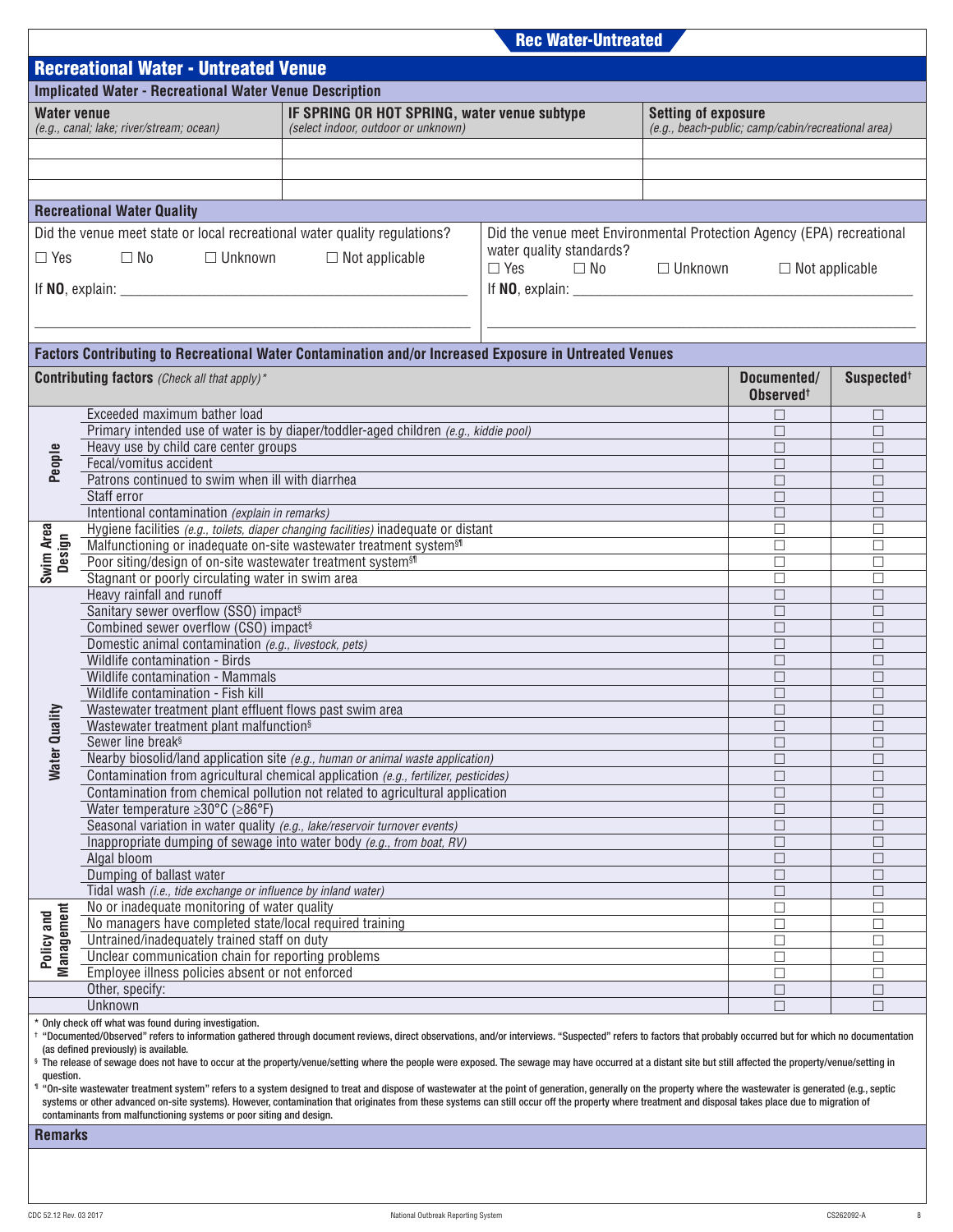| <b>Drinking Water</b>                                                                                                                                                                                                                                                                                                                                                                                                                                                                                                                                                                                                                                                                                                                                                                                                                                                                                                                                                                                                                                                                                                                                               |                                                             |                                                                                                                                                                                                                                      |                                                                      |                                                                       |                                                                                                       |                                                                                                                                      |  |  |  |  |
|---------------------------------------------------------------------------------------------------------------------------------------------------------------------------------------------------------------------------------------------------------------------------------------------------------------------------------------------------------------------------------------------------------------------------------------------------------------------------------------------------------------------------------------------------------------------------------------------------------------------------------------------------------------------------------------------------------------------------------------------------------------------------------------------------------------------------------------------------------------------------------------------------------------------------------------------------------------------------------------------------------------------------------------------------------------------------------------------------------------------------------------------------------------------|-------------------------------------------------------------|--------------------------------------------------------------------------------------------------------------------------------------------------------------------------------------------------------------------------------------|----------------------------------------------------------------------|-----------------------------------------------------------------------|-------------------------------------------------------------------------------------------------------|--------------------------------------------------------------------------------------------------------------------------------------|--|--|--|--|
| <b>Drinking Water</b>                                                                                                                                                                                                                                                                                                                                                                                                                                                                                                                                                                                                                                                                                                                                                                                                                                                                                                                                                                                                                                                                                                                                               |                                                             |                                                                                                                                                                                                                                      |                                                                      |                                                                       |                                                                                                       |                                                                                                                                      |  |  |  |  |
| <b>Implicated Water - Drinking Water System Description</b>                                                                                                                                                                                                                                                                                                                                                                                                                                                                                                                                                                                                                                                                                                                                                                                                                                                                                                                                                                                                                                                                                                         |                                                             |                                                                                                                                                                                                                                      |                                                                      |                                                                       |                                                                                                       |                                                                                                                                      |  |  |  |  |
| Water system*<br>(e.g., commercially-bottled<br>water, community water<br>system, individual water<br>system)                                                                                                                                                                                                                                                                                                                                                                                                                                                                                                                                                                                                                                                                                                                                                                                                                                                                                                                                                                                                                                                       | <b>Public water</b><br>system EPA<br>ID number <sup>t</sup> | <b>Water source</b><br>(select ground water,<br>surface water or<br>unknown)                                                                                                                                                         | <b>Water source</b><br>description<br>$(e.g.$ spring;<br>well; lake) | <b>Setting</b><br>of exposure<br>(e.g., airport, mobile<br>home park) | <b>USUAL water</b><br>treatment provided<br>(e.g., no treatment,<br>disinfection,<br>home filtration) | <b>Water treatment</b><br>subtype (disinfection<br>or filtration: e.g., boiling;<br>chlorine; rapid sand filter;<br>reserve osmosis) |  |  |  |  |
|                                                                                                                                                                                                                                                                                                                                                                                                                                                                                                                                                                                                                                                                                                                                                                                                                                                                                                                                                                                                                                                                                                                                                                     |                                                             |                                                                                                                                                                                                                                      |                                                                      |                                                                       |                                                                                                       |                                                                                                                                      |  |  |  |  |
|                                                                                                                                                                                                                                                                                                                                                                                                                                                                                                                                                                                                                                                                                                                                                                                                                                                                                                                                                                                                                                                                                                                                                                     |                                                             |                                                                                                                                                                                                                                      |                                                                      |                                                                       |                                                                                                       |                                                                                                                                      |  |  |  |  |
|                                                                                                                                                                                                                                                                                                                                                                                                                                                                                                                                                                                                                                                                                                                                                                                                                                                                                                                                                                                                                                                                                                                                                                     |                                                             |                                                                                                                                                                                                                                      |                                                                      |                                                                       |                                                                                                       |                                                                                                                                      |  |  |  |  |
|                                                                                                                                                                                                                                                                                                                                                                                                                                                                                                                                                                                                                                                                                                                                                                                                                                                                                                                                                                                                                                                                                                                                                                     |                                                             |                                                                                                                                                                                                                                      |                                                                      |                                                                       |                                                                                                       |                                                                                                                                      |  |  |  |  |
|                                                                                                                                                                                                                                                                                                                                                                                                                                                                                                                                                                                                                                                                                                                                                                                                                                                                                                                                                                                                                                                                                                                                                                     |                                                             |                                                                                                                                                                                                                                      |                                                                      |                                                                       |                                                                                                       |                                                                                                                                      |  |  |  |  |
|                                                                                                                                                                                                                                                                                                                                                                                                                                                                                                                                                                                                                                                                                                                                                                                                                                                                                                                                                                                                                                                                                                                                                                     |                                                             |                                                                                                                                                                                                                                      |                                                                      |                                                                       |                                                                                                       |                                                                                                                                      |  |  |  |  |
| * Water system definitions: Community and noncommunity water systems are public water systems that have ≥ 15 service connections or serve an average of ≥ 25 residents for ≥ 60 days/year. A community<br>water system serves year-round residents of a community, subdivision, or mobile home park. A noncommunity water system serves an institution, industry, camp, park, hotel, or business and can<br>be nontransient or transient. Nontransient systems serve ≥ 25 of the same persons for > 6 months of the year but not year-round (e.g., factories and schools), whereas transient systems provide water<br>to places in which persons do not remain for long periods (e.g., restaurants, highway rest stations, and parks). Individual water systems are small systems not owned or operated by a water utility that have<br>$<$ 15 connections or serve $<$ 25 persons.<br>t Number used for EPA reporting that uniquely identifies the public water system within a specific state. The water system ID number can be found by searching the Safe Drinking Water Information System<br>(SDWIS) online at https://ofmpub.epa.gov/apex/sfdw/f?p=108:200. |                                                             |                                                                                                                                                                                                                                      |                                                                      |                                                                       |                                                                                                       |                                                                                                                                      |  |  |  |  |
| <b>Drinking Water Quality</b>                                                                                                                                                                                                                                                                                                                                                                                                                                                                                                                                                                                                                                                                                                                                                                                                                                                                                                                                                                                                                                                                                                                                       |                                                             |                                                                                                                                                                                                                                      |                                                                      |                                                                       |                                                                                                       |                                                                                                                                      |  |  |  |  |
| Did the drinking water system have any monitoring violations in the 1 month prior to the outbreak?<br>$\Box$ Yes $\Box$ No $\Box$ Unknown $\Box$ Not applicable                                                                                                                                                                                                                                                                                                                                                                                                                                                                                                                                                                                                                                                                                                                                                                                                                                                                                                                                                                                                     |                                                             | If Yes, explain: <u>the same and the same and the same and the same and the same and the same and the same and the same and the same and the same and the same and the same and the same and the same and the same and the same </u> |                                                                      |                                                                       |                                                                                                       |                                                                                                                                      |  |  |  |  |
|                                                                                                                                                                                                                                                                                                                                                                                                                                                                                                                                                                                                                                                                                                                                                                                                                                                                                                                                                                                                                                                                                                                                                                     |                                                             |                                                                                                                                                                                                                                      |                                                                      |                                                                       |                                                                                                       |                                                                                                                                      |  |  |  |  |
| Did the drinking water system have any maximum contaminant level (MCL) violations in the 1 month prior to the outbreak?<br>$\Box$ Yes<br>$\square$ No $\square$ Unknown                                                                                                                                                                                                                                                                                                                                                                                                                                                                                                                                                                                                                                                                                                                                                                                                                                                                                                                                                                                             |                                                             | $\Box$ Not applicable                                                                                                                                                                                                                |                                                                      |                                                                       |                                                                                                       |                                                                                                                                      |  |  |  |  |
|                                                                                                                                                                                                                                                                                                                                                                                                                                                                                                                                                                                                                                                                                                                                                                                                                                                                                                                                                                                                                                                                                                                                                                     |                                                             |                                                                                                                                                                                                                                      |                                                                      |                                                                       |                                                                                                       |                                                                                                                                      |  |  |  |  |
| Did the drinking water system have any violations in the 12 months prior to the outbreak? <sup>§</sup><br>$\Box$ Yes                                                                                                                                                                                                                                                                                                                                                                                                                                                                                                                                                                                                                                                                                                                                                                                                                                                                                                                                                                                                                                                |                                                             | $\Box$ No $\Box$ Unknown $\Box$ Not applicable                                                                                                                                                                                       |                                                                      |                                                                       |                                                                                                       |                                                                                                                                      |  |  |  |  |
|                                                                                                                                                                                                                                                                                                                                                                                                                                                                                                                                                                                                                                                                                                                                                                                                                                                                                                                                                                                                                                                                                                                                                                     |                                                             |                                                                                                                                                                                                                                      |                                                                      |                                                                       |                                                                                                       |                                                                                                                                      |  |  |  |  |
| § Sources of information about past violations can be obtained from utility records, consumer confidence reports (water quality reports), or violation records from state or local health departments                                                                                                                                                                                                                                                                                                                                                                                                                                                                                                                                                                                                                                                                                                                                                                                                                                                                                                                                                               |                                                             |                                                                                                                                                                                                                                      |                                                                      |                                                                       |                                                                                                       |                                                                                                                                      |  |  |  |  |

 $\overline{\phantom{a}}$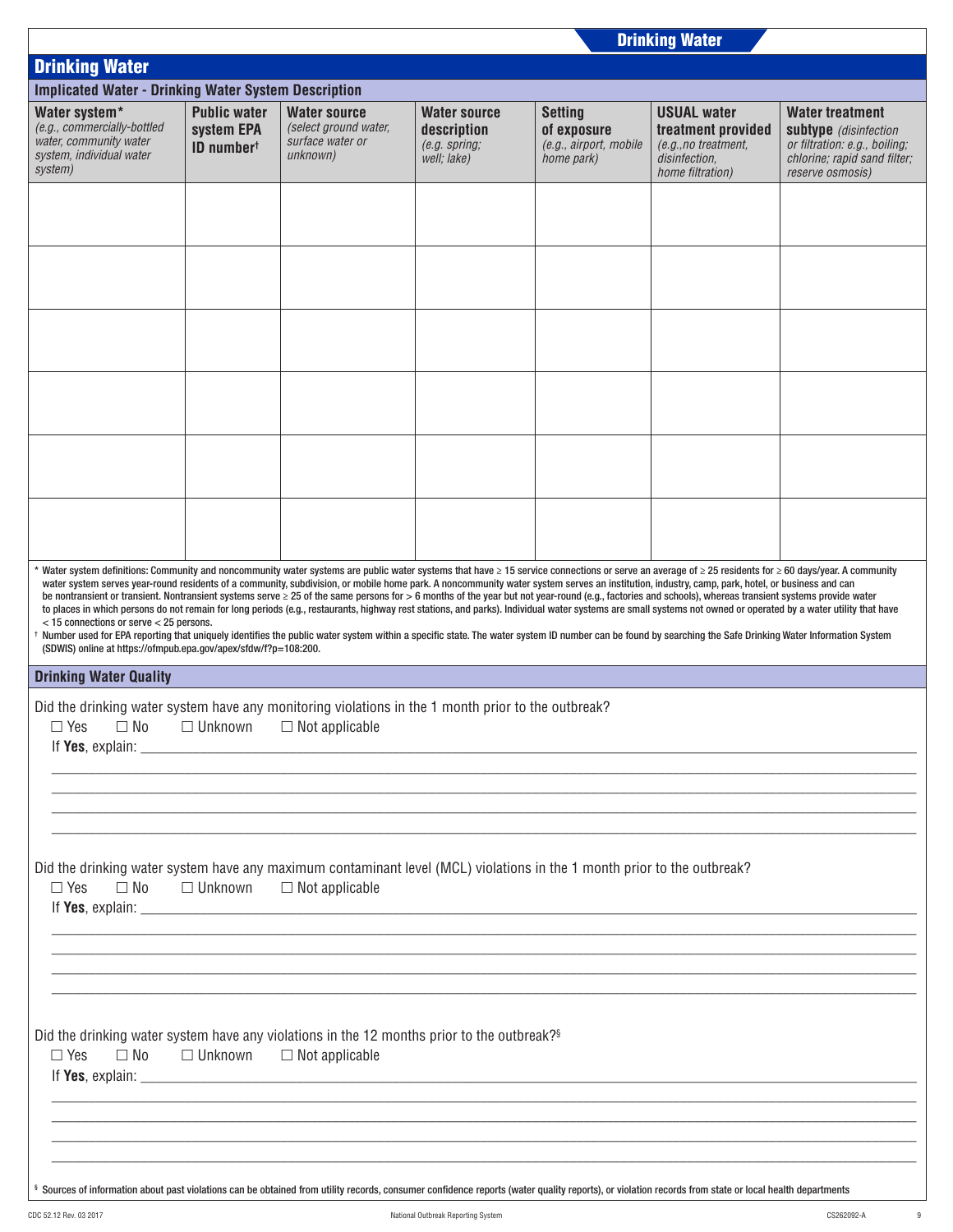|                                                                                                                                                                                                                                                                                                                                                                                                                                                                                                                                                                                                                                                                                                                                                                                                                                                                                                                                                                                                                                                                                                                                                                                   | <b>Drinking Water</b>                |                        |  |  |  |  |
|-----------------------------------------------------------------------------------------------------------------------------------------------------------------------------------------------------------------------------------------------------------------------------------------------------------------------------------------------------------------------------------------------------------------------------------------------------------------------------------------------------------------------------------------------------------------------------------------------------------------------------------------------------------------------------------------------------------------------------------------------------------------------------------------------------------------------------------------------------------------------------------------------------------------------------------------------------------------------------------------------------------------------------------------------------------------------------------------------------------------------------------------------------------------------------------|--------------------------------------|------------------------|--|--|--|--|
| Factors Contributing to Drinking Water Contamination and/or Increased Exposure to Contamination Drinking Water                                                                                                                                                                                                                                                                                                                                                                                                                                                                                                                                                                                                                                                                                                                                                                                                                                                                                                                                                                                                                                                                    |                                      |                        |  |  |  |  |
| 1. Did a problem with the source water (i.e., ground water or surface water) contribute to the disease or outbreak?<br>$\Box$ Yes (specify in the table below)<br>$\square$ No<br>$\Box$ Unknown                                                                                                                                                                                                                                                                                                                                                                                                                                                                                                                                                                                                                                                                                                                                                                                                                                                                                                                                                                                  |                                      |                        |  |  |  |  |
| <b>Source water contributing factors</b> (Check all that apply) <sup>*</sup>                                                                                                                                                                                                                                                                                                                                                                                                                                                                                                                                                                                                                                                                                                                                                                                                                                                                                                                                                                                                                                                                                                      | Documented/<br>Observed <sup>+</sup> | Suspected <sup>+</sup> |  |  |  |  |
| Sanitary sewer overflow (SSO) <sup>§</sup>                                                                                                                                                                                                                                                                                                                                                                                                                                                                                                                                                                                                                                                                                                                                                                                                                                                                                                                                                                                                                                                                                                                                        | □                                    | □                      |  |  |  |  |
| Combined sewer overflow (CSO) <sup>§</sup>                                                                                                                                                                                                                                                                                                                                                                                                                                                                                                                                                                                                                                                                                                                                                                                                                                                                                                                                                                                                                                                                                                                                        | П                                    | $\Box$                 |  |  |  |  |
| Malfunctioning on-site wastewater treatment system <sup>§1</sup>                                                                                                                                                                                                                                                                                                                                                                                                                                                                                                                                                                                                                                                                                                                                                                                                                                                                                                                                                                                                                                                                                                                  | П                                    | $\Box$                 |  |  |  |  |
| Sewage treatment plant malfunction <sup>§</sup>                                                                                                                                                                                                                                                                                                                                                                                                                                                                                                                                                                                                                                                                                                                                                                                                                                                                                                                                                                                                                                                                                                                                   | П                                    | $\Box$                 |  |  |  |  |
| Sewer line break <sup>§</sup>                                                                                                                                                                                                                                                                                                                                                                                                                                                                                                                                                                                                                                                                                                                                                                                                                                                                                                                                                                                                                                                                                                                                                     | □                                    | $\Box$                 |  |  |  |  |
| Poor siting/design of on-site wastewater treatment system <sup>§1</sup><br>Nearby biosolid/land application site (e.g., human or animal waste application)                                                                                                                                                                                                                                                                                                                                                                                                                                                                                                                                                                                                                                                                                                                                                                                                                                                                                                                                                                                                                        | П<br>П                               | □<br>$\Box$            |  |  |  |  |
| Contamination from agricultural chemical application (e.g., fertilizer, pesticides)                                                                                                                                                                                                                                                                                                                                                                                                                                                                                                                                                                                                                                                                                                                                                                                                                                                                                                                                                                                                                                                                                               | П                                    | $\Box$                 |  |  |  |  |
| Contamination from chemical pollution not related to agricultural application                                                                                                                                                                                                                                                                                                                                                                                                                                                                                                                                                                                                                                                                                                                                                                                                                                                                                                                                                                                                                                                                                                     | □                                    | $\Box$                 |  |  |  |  |
| Contamination by a chemical that the current treatment methods were not designed to remove                                                                                                                                                                                                                                                                                                                                                                                                                                                                                                                                                                                                                                                                                                                                                                                                                                                                                                                                                                                                                                                                                        | П                                    | $\Box$                 |  |  |  |  |
| Domestic animal contamination (e.g., livestock, concentrated feeding operations, pets)                                                                                                                                                                                                                                                                                                                                                                                                                                                                                                                                                                                                                                                                                                                                                                                                                                                                                                                                                                                                                                                                                            | П                                    | □                      |  |  |  |  |
| <b>Wildlife contamination - Birds</b>                                                                                                                                                                                                                                                                                                                                                                                                                                                                                                                                                                                                                                                                                                                                                                                                                                                                                                                                                                                                                                                                                                                                             | П                                    | $\Box$                 |  |  |  |  |
| Wildlife contamination - Mammals                                                                                                                                                                                                                                                                                                                                                                                                                                                                                                                                                                                                                                                                                                                                                                                                                                                                                                                                                                                                                                                                                                                                                  | П                                    | $\Box$                 |  |  |  |  |
| Wildlife contamination - Fish kill                                                                                                                                                                                                                                                                                                                                                                                                                                                                                                                                                                                                                                                                                                                                                                                                                                                                                                                                                                                                                                                                                                                                                | П                                    | □                      |  |  |  |  |
| Flooding/heavy rains                                                                                                                                                                                                                                                                                                                                                                                                                                                                                                                                                                                                                                                                                                                                                                                                                                                                                                                                                                                                                                                                                                                                                              | П                                    | $\Box$                 |  |  |  |  |
| Algal bloom                                                                                                                                                                                                                                                                                                                                                                                                                                                                                                                                                                                                                                                                                                                                                                                                                                                                                                                                                                                                                                                                                                                                                                       | П                                    | $\Box$                 |  |  |  |  |
| Seasonal variation in water quality (e.g., lake/reservoir turnover events, resort community with seasonal loading)                                                                                                                                                                                                                                                                                                                                                                                                                                                                                                                                                                                                                                                                                                                                                                                                                                                                                                                                                                                                                                                                | П                                    | $\Box$                 |  |  |  |  |
| Low water table (e.g., drought, over-pumping)                                                                                                                                                                                                                                                                                                                                                                                                                                                                                                                                                                                                                                                                                                                                                                                                                                                                                                                                                                                                                                                                                                                                     | □                                    | $\Box$                 |  |  |  |  |
| Ground water under direct influence of surface water (e.g., shallow well)**                                                                                                                                                                                                                                                                                                                                                                                                                                                                                                                                                                                                                                                                                                                                                                                                                                                                                                                                                                                                                                                                                                       | П                                    | $\Box$                 |  |  |  |  |
| Contamination through limestone or fissured rock (e.g., karst)                                                                                                                                                                                                                                                                                                                                                                                                                                                                                                                                                                                                                                                                                                                                                                                                                                                                                                                                                                                                                                                                                                                    | П                                    | $\Box$                 |  |  |  |  |
| Contaminated recharge water                                                                                                                                                                                                                                                                                                                                                                                                                                                                                                                                                                                                                                                                                                                                                                                                                                                                                                                                                                                                                                                                                                                                                       | П                                    | $\Box$                 |  |  |  |  |
| Use of an alternate source of water by a water utility<br>Mixing of raw water from different sources                                                                                                                                                                                                                                                                                                                                                                                                                                                                                                                                                                                                                                                                                                                                                                                                                                                                                                                                                                                                                                                                              | П<br>П                               | $\Box$                 |  |  |  |  |
| Improper construction or location of a well or spring                                                                                                                                                                                                                                                                                                                                                                                                                                                                                                                                                                                                                                                                                                                                                                                                                                                                                                                                                                                                                                                                                                                             | □                                    | $\Box$<br>$\Box$       |  |  |  |  |
| Water system intake failure (e.g., cracked well casing, cracked intake pipe)                                                                                                                                                                                                                                                                                                                                                                                                                                                                                                                                                                                                                                                                                                                                                                                                                                                                                                                                                                                                                                                                                                      | П                                    | $\Box$                 |  |  |  |  |
| Intentional contamination (explain in remarks)                                                                                                                                                                                                                                                                                                                                                                                                                                                                                                                                                                                                                                                                                                                                                                                                                                                                                                                                                                                                                                                                                                                                    | П                                    | $\Box$                 |  |  |  |  |
| Other, specify:                                                                                                                                                                                                                                                                                                                                                                                                                                                                                                                                                                                                                                                                                                                                                                                                                                                                                                                                                                                                                                                                                                                                                                   | □                                    | $\Box$                 |  |  |  |  |
| Unknown<br>П                                                                                                                                                                                                                                                                                                                                                                                                                                                                                                                                                                                                                                                                                                                                                                                                                                                                                                                                                                                                                                                                                                                                                                      |                                      |                        |  |  |  |  |
|                                                                                                                                                                                                                                                                                                                                                                                                                                                                                                                                                                                                                                                                                                                                                                                                                                                                                                                                                                                                                                                                                                                                                                                   |                                      |                        |  |  |  |  |
| 2. Did a problem with the water treatment prior to entry into a house or building contribute to the disease or outbreak?                                                                                                                                                                                                                                                                                                                                                                                                                                                                                                                                                                                                                                                                                                                                                                                                                                                                                                                                                                                                                                                          |                                      |                        |  |  |  |  |
| $\Box$ No<br>$\Box$ Unknown<br>$\Box$ Yes (specify in the table below)                                                                                                                                                                                                                                                                                                                                                                                                                                                                                                                                                                                                                                                                                                                                                                                                                                                                                                                                                                                                                                                                                                            |                                      |                        |  |  |  |  |
| <b>Treatment contributing factors</b> (Check all that apply) <sup>*</sup>                                                                                                                                                                                                                                                                                                                                                                                                                                                                                                                                                                                                                                                                                                                                                                                                                                                                                                                                                                                                                                                                                                         | Documented/                          | Suspected <sup>+</sup> |  |  |  |  |
|                                                                                                                                                                                                                                                                                                                                                                                                                                                                                                                                                                                                                                                                                                                                                                                                                                                                                                                                                                                                                                                                                                                                                                                   | <b>Observed<sup>t</sup></b>          |                        |  |  |  |  |
| Change in treatment process (specify in remarks)                                                                                                                                                                                                                                                                                                                                                                                                                                                                                                                                                                                                                                                                                                                                                                                                                                                                                                                                                                                                                                                                                                                                  | Г                                    | $\Box$                 |  |  |  |  |
| No disinfection                                                                                                                                                                                                                                                                                                                                                                                                                                                                                                                                                                                                                                                                                                                                                                                                                                                                                                                                                                                                                                                                                                                                                                   | П                                    | $\Box$                 |  |  |  |  |
| Temporary interruption of disinfection                                                                                                                                                                                                                                                                                                                                                                                                                                                                                                                                                                                                                                                                                                                                                                                                                                                                                                                                                                                                                                                                                                                                            | □                                    | $\Box$                 |  |  |  |  |
| Chronically inadequate disinfection                                                                                                                                                                                                                                                                                                                                                                                                                                                                                                                                                                                                                                                                                                                                                                                                                                                                                                                                                                                                                                                                                                                                               | □                                    | $\Box$                 |  |  |  |  |
| No filtration                                                                                                                                                                                                                                                                                                                                                                                                                                                                                                                                                                                                                                                                                                                                                                                                                                                                                                                                                                                                                                                                                                                                                                     | □                                    | □                      |  |  |  |  |
| Inadequate filtration                                                                                                                                                                                                                                                                                                                                                                                                                                                                                                                                                                                                                                                                                                                                                                                                                                                                                                                                                                                                                                                                                                                                                             | □                                    | $\Box$                 |  |  |  |  |
| Deficiencies in other treatment processes                                                                                                                                                                                                                                                                                                                                                                                                                                                                                                                                                                                                                                                                                                                                                                                                                                                                                                                                                                                                                                                                                                                                         | □                                    | $\Box$                 |  |  |  |  |
| Corrosion in or leaching from pipes or storage tanks                                                                                                                                                                                                                                                                                                                                                                                                                                                                                                                                                                                                                                                                                                                                                                                                                                                                                                                                                                                                                                                                                                                              | □                                    | $\Box$                 |  |  |  |  |
| Pipe/component failure or break (e.g., pipes, tanks, valves)                                                                                                                                                                                                                                                                                                                                                                                                                                                                                                                                                                                                                                                                                                                                                                                                                                                                                                                                                                                                                                                                                                                      | □                                    | $\Box$                 |  |  |  |  |
| Contamination during construction or repair of pipes/components                                                                                                                                                                                                                                                                                                                                                                                                                                                                                                                                                                                                                                                                                                                                                                                                                                                                                                                                                                                                                                                                                                                   | □                                    | $\Box$                 |  |  |  |  |
| Construction or repair of pipes/components without evidence of contamination<br>Operator error                                                                                                                                                                                                                                                                                                                                                                                                                                                                                                                                                                                                                                                                                                                                                                                                                                                                                                                                                                                                                                                                                    | $\Box$                               | $\Box$                 |  |  |  |  |
| Other, specify:                                                                                                                                                                                                                                                                                                                                                                                                                                                                                                                                                                                                                                                                                                                                                                                                                                                                                                                                                                                                                                                                                                                                                                   | □<br>П                               | $\Box$<br>$\Box$       |  |  |  |  |
| <b>Unknown</b>                                                                                                                                                                                                                                                                                                                                                                                                                                                                                                                                                                                                                                                                                                                                                                                                                                                                                                                                                                                                                                                                                                                                                                    | П                                    | $\Box$                 |  |  |  |  |
| Only check off what was found during investigation.                                                                                                                                                                                                                                                                                                                                                                                                                                                                                                                                                                                                                                                                                                                                                                                                                                                                                                                                                                                                                                                                                                                               |                                      |                        |  |  |  |  |
| "Documented/Observed" refers to information gathered through document reviews, direct observations, and/or interviews. "Suspected" refers to factors that probably occurred but for which no documentation<br>(as defined previously) is available.<br>ş<br>The release of sewage does not have to occur on the property in which persons have become ill. The sewage release may have occurred at a distant site but still affected the property in question.<br>1 "On-site wastewater treatment system" refers to a system designed to treat and dispose of wastewater at the point of generation, generally on the property where the wastewater is generated (e.g., septic<br>systems or other advanced on-site systems). However, contamination that originates from these systems can still occur off the property where treatment and disposal takes place due to migration of<br>contaminants from malfunctioning systems or poor siting and design.<br>** Any water beneath the surface of the ground with substantial occurrence of insects or other macroorganisms, algae, or large-diameter pathogens (e.g., Giardia intestinalis or Cryptosporidium), or substantial |                                      |                        |  |  |  |  |
| and relatively rapid shifts in water characteristics (e.g., turbidity, temperature, conductivity, or pH) that closely correlate with climatologic or surface water conditions. Direct influence must be determined for<br>individual sources in accordance with criteria established by the state.                                                                                                                                                                                                                                                                                                                                                                                                                                                                                                                                                                                                                                                                                                                                                                                                                                                                                |                                      |                        |  |  |  |  |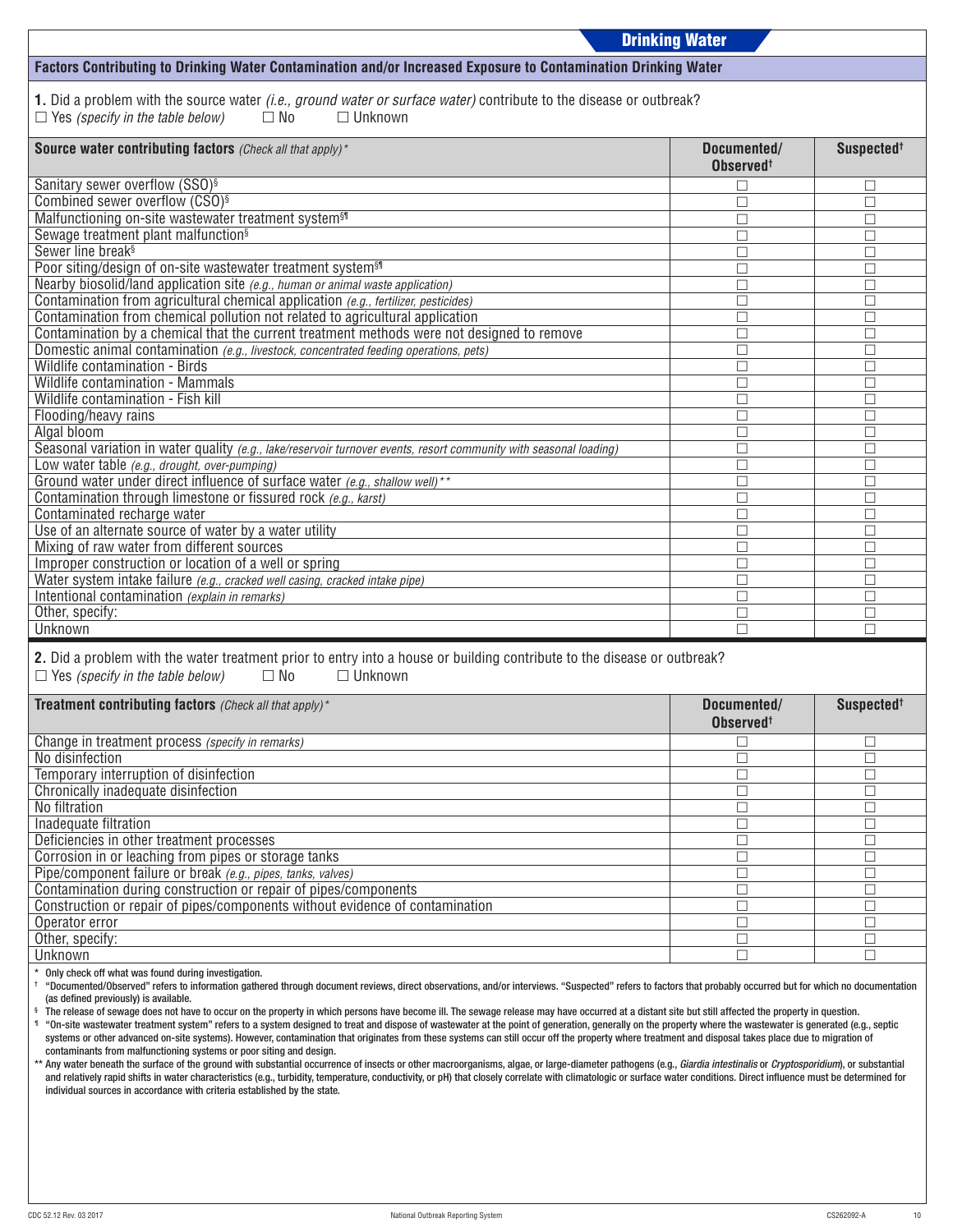|                                                                                                                                                                                                                                                                                                                                                                                                                                                                                                                                                                      | <b>Drinking Water</b>                |                        |  |  |  |  |  |
|----------------------------------------------------------------------------------------------------------------------------------------------------------------------------------------------------------------------------------------------------------------------------------------------------------------------------------------------------------------------------------------------------------------------------------------------------------------------------------------------------------------------------------------------------------------------|--------------------------------------|------------------------|--|--|--|--|--|
| 3. Did a problem with the distribution system contribute to the disease or outbreak? (NOTE: For a community water system, the distribution system refers to the<br>pipes and storage infrastructure under the jurisdiction of the water utility prior to the water meter (or property line if the system is not metered). For noncommunity and nonpublic<br>water systems, the distribution system refers to the pipes and storage infrastructure prior to entry into a building or house)<br>$\Box$ Unknown<br>$\Box$ Yes (specify in the table below)<br>$\Box$ No |                                      |                        |  |  |  |  |  |
| Distribution and storage contributing factors (Check all that apply)*                                                                                                                                                                                                                                                                                                                                                                                                                                                                                                | Documented/<br>Observed <sup>+</sup> | Suspected <sup>+</sup> |  |  |  |  |  |
| Cross-connection of potable and nonpotable water pipes resulting in backflow                                                                                                                                                                                                                                                                                                                                                                                                                                                                                         | □                                    | $\Box$                 |  |  |  |  |  |
| Low pressure or change in water pressure in the distribution system                                                                                                                                                                                                                                                                                                                                                                                                                                                                                                  | П                                    | □                      |  |  |  |  |  |
| Change in water flow direction in the distribution system                                                                                                                                                                                                                                                                                                                                                                                                                                                                                                            | П                                    | □                      |  |  |  |  |  |
| Mixing of treated water from different sources                                                                                                                                                                                                                                                                                                                                                                                                                                                                                                                       | □                                    | $\Box$                 |  |  |  |  |  |
| Pipe/component failure or break (e.g., pipes, tanks, valves)                                                                                                                                                                                                                                                                                                                                                                                                                                                                                                         | П                                    | $\Box$                 |  |  |  |  |  |
| Corrosion in or leaching from pipes or storage tanks                                                                                                                                                                                                                                                                                                                                                                                                                                                                                                                 | П                                    | □                      |  |  |  |  |  |
| Contamination of mains during construction or repair                                                                                                                                                                                                                                                                                                                                                                                                                                                                                                                 | □                                    | □                      |  |  |  |  |  |
| Construction or repair of mains without evidence of contamination                                                                                                                                                                                                                                                                                                                                                                                                                                                                                                    | □                                    | П                      |  |  |  |  |  |
| Scheduled flushing of the distribution system                                                                                                                                                                                                                                                                                                                                                                                                                                                                                                                        | □                                    | $\Box$                 |  |  |  |  |  |
| Contamination of storage facility                                                                                                                                                                                                                                                                                                                                                                                                                                                                                                                                    | П                                    | □                      |  |  |  |  |  |
| Aging water distribution components (e.g., pipes, tanks, valves)                                                                                                                                                                                                                                                                                                                                                                                                                                                                                                     | П                                    | $\Box$                 |  |  |  |  |  |
| Water temperature $\geq 30^{\circ}$ C ( $\geq 86^{\circ}$ F)                                                                                                                                                                                                                                                                                                                                                                                                                                                                                                         | П                                    | $\Box$                 |  |  |  |  |  |
| Intentional contamination (specify in remarks)                                                                                                                                                                                                                                                                                                                                                                                                                                                                                                                       | □                                    | $\Box$                 |  |  |  |  |  |
| Other, specify:                                                                                                                                                                                                                                                                                                                                                                                                                                                                                                                                                      | □                                    | □                      |  |  |  |  |  |
| <b>Unknown</b>                                                                                                                                                                                                                                                                                                                                                                                                                                                                                                                                                       | П                                    | П                      |  |  |  |  |  |
| (e.g., in a service line leading to a house/building, in the plumbing inside a house/building, during shipping/hauling, during storage other than in the distribution system, at the point<br>of use, involving commercially-bottled water)<br>$\Box$ Yes (specify in the table below)<br>$\square$ No<br>$\Box$ Unknown                                                                                                                                                                                                                                             |                                      |                        |  |  |  |  |  |
|                                                                                                                                                                                                                                                                                                                                                                                                                                                                                                                                                                      |                                      |                        |  |  |  |  |  |
| Factors not under the jurisdiction of a water utility or contributing factors at the point of use<br>(Check all that apply)*                                                                                                                                                                                                                                                                                                                                                                                                                                         | Documented/<br>Observed <sup>+</sup> | Suspected <sup>+</sup> |  |  |  |  |  |
| Legionella species in water system                                                                                                                                                                                                                                                                                                                                                                                                                                                                                                                                   | П                                    | □                      |  |  |  |  |  |
| Cross-connection of potable and nonpotable water pipes resulting in backflow                                                                                                                                                                                                                                                                                                                                                                                                                                                                                         | □                                    | □                      |  |  |  |  |  |
| Lack of backflow prevention in plumbing                                                                                                                                                                                                                                                                                                                                                                                                                                                                                                                              | □                                    | $\Box$                 |  |  |  |  |  |
| Low pressure or change in water pressure in the plumbing                                                                                                                                                                                                                                                                                                                                                                                                                                                                                                             | П                                    | □                      |  |  |  |  |  |
| Change in water flow direction in the plumbing                                                                                                                                                                                                                                                                                                                                                                                                                                                                                                                       | □                                    | П                      |  |  |  |  |  |
| Corrosion in or leaching from pipes or storage tanks                                                                                                                                                                                                                                                                                                                                                                                                                                                                                                                 | □                                    | $\Box$                 |  |  |  |  |  |
| Pipe/component failure or break (e.g., pipes, tanks, valves)                                                                                                                                                                                                                                                                                                                                                                                                                                                                                                         | П                                    | $\Box$                 |  |  |  |  |  |
| Aging plumbing components (e.g., pipes, tanks, valves)                                                                                                                                                                                                                                                                                                                                                                                                                                                                                                               | □                                    | □                      |  |  |  |  |  |
| Contamination of plumbing during construction or repair                                                                                                                                                                                                                                                                                                                                                                                                                                                                                                              | □                                    | □                      |  |  |  |  |  |
| Construction or repair of plumbing without evidence of contamination                                                                                                                                                                                                                                                                                                                                                                                                                                                                                                 | □                                    | □                      |  |  |  |  |  |
| Deficiency in building/home-specific water treatment after the water meter or property line                                                                                                                                                                                                                                                                                                                                                                                                                                                                          | $\Box$                               | $\Box$                 |  |  |  |  |  |
| Deficiency or contamination of equipment/devices using or distributing water                                                                                                                                                                                                                                                                                                                                                                                                                                                                                         | □                                    | □                      |  |  |  |  |  |
| Contamination during commercial bottling                                                                                                                                                                                                                                                                                                                                                                                                                                                                                                                             | П                                    | □                      |  |  |  |  |  |
| Contamination during shipping, hauling, or storage                                                                                                                                                                                                                                                                                                                                                                                                                                                                                                                   | □                                    | $\Box$                 |  |  |  |  |  |
| Contamination at point of use - Tap                                                                                                                                                                                                                                                                                                                                                                                                                                                                                                                                  | □<br>П                               | $\Box$                 |  |  |  |  |  |
| Contamination at point of use - Hose                                                                                                                                                                                                                                                                                                                                                                                                                                                                                                                                 | □                                    | $\Box$<br>$\Box$       |  |  |  |  |  |
| Contamination at point of use - Commercially-bottled water<br>Contamination at point of use - Container, bottle, or pitcher                                                                                                                                                                                                                                                                                                                                                                                                                                          | □                                    | $\Box$                 |  |  |  |  |  |
| Contamination at point of use - Unknown                                                                                                                                                                                                                                                                                                                                                                                                                                                                                                                              | □                                    | П                      |  |  |  |  |  |
| Water temperature $\geq 30^{\circ}$ C ( $\geq 86^{\circ}$ F)                                                                                                                                                                                                                                                                                                                                                                                                                                                                                                         | П                                    | $\Box$                 |  |  |  |  |  |
| Intentional contamination (specify in remarks)                                                                                                                                                                                                                                                                                                                                                                                                                                                                                                                       | П                                    | □                      |  |  |  |  |  |
| Other, specify:                                                                                                                                                                                                                                                                                                                                                                                                                                                                                                                                                      | □                                    | $\Box$                 |  |  |  |  |  |
| Unknown<br>* Only check off what was found during investigation.                                                                                                                                                                                                                                                                                                                                                                                                                                                                                                     | П                                    | $\Box$                 |  |  |  |  |  |

† "Documented/Observed" refers to information gathered through document reviews, direct observations, and/or interviews. "Suspected" refers to factors that probably occurred but for which no documentation (as defined previously) is available.

**Remarks**